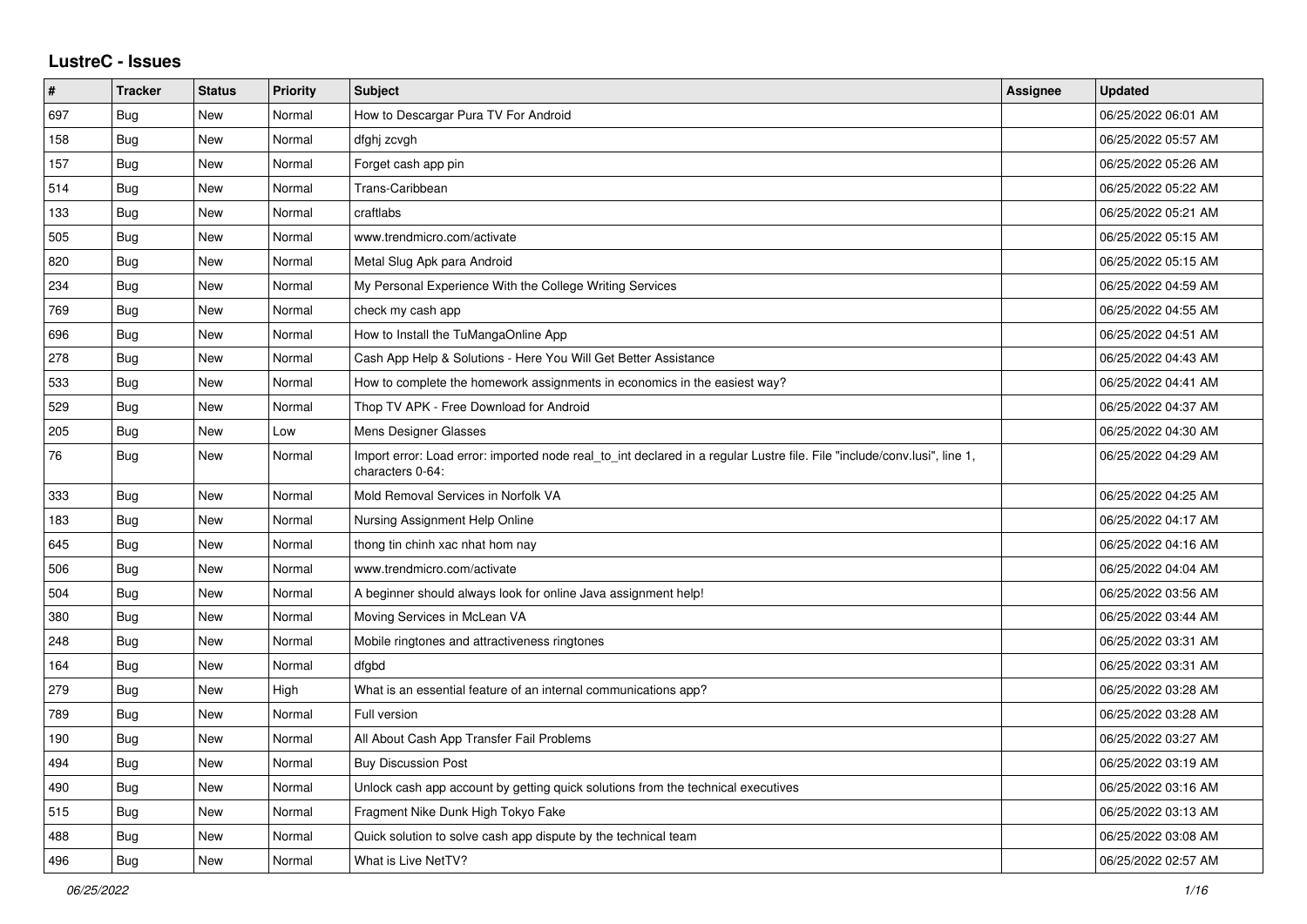| $\vert$ # | <b>Tracker</b> | <b>Status</b> | <b>Priority</b> | <b>Subject</b>                                                                           | Assignee | <b>Updated</b>      |
|-----------|----------------|---------------|-----------------|------------------------------------------------------------------------------------------|----------|---------------------|
| 280       | <b>Bug</b>     | New           | Normal          | Pacific Web Design                                                                       |          | 06/25/2022 02:56 AM |
| 519       | Bug            | New           | Normal          | Are you finding online UK Assignment writers?                                            |          | 06/25/2022 02:52 AM |
| 315       | Bug            | New           | Normal          | Dissertation help UK                                                                     |          | 06/25/2022 02:51 AM |
| 1077      | <b>Bug</b>     | New           | Normal          | Les excellentes façons d'utiliser ces images                                             |          | 06/25/2022 02:44 AM |
| 267       | Bug            | <b>New</b>    | Normal          | How To Use Internet Radio Services To Listen To Your Favorite Songs                      |          | 06/25/2022 02:35 AM |
| 289       | Bug            | New           | Normal          | Recover Yahoo Mail Forgotten Password - Explore Kanata Chinese                           |          | 06/25/2022 02:33 AM |
| 201       | <b>Bug</b>     | New           | Normal          | closure wig                                                                              |          | 06/25/2022 02:31 AM |
| 336       | <b>Bug</b>     | New           | Normal          | Tile & Grout Cleaning Services in Norfolk VA                                             |          | 06/25/2022 02:30 AM |
| 784       | <b>Bug</b>     | New           | Normal          | How To Add Money On Cash App Card And Check The Funds?                                   |          | 06/25/2022 02:10 AM |
| 235       | Bug            | <b>New</b>    | Low             | HP Printer Assistant Software   Download & Install HP Assistant                          |          | 06/25/2022 02:09 AM |
| 258       | <b>Bug</b>     | New           | Normal          | Fake Nike Dunk High AMBUSH Deep Royal                                                    |          | 06/25/2022 02:01 AM |
| 773       | Bug            | New           | Normal          | Spades - Play online free                                                                |          | 06/25/2022 02:00 AM |
| 113       | Bug            | New           | Normal          | ufc 254 live                                                                             |          | 06/25/2022 01:50 AM |
| 206       | Bug            | New           | Low             | <b>Cheap Electric Bikes</b>                                                              |          | 06/25/2022 01:44 AM |
| 690       | Bug            | New           | Normal          | campervan hire                                                                           |          | 06/25/2022 01:32 AM |
| 520       | <b>Bug</b>     | New           | Normal          | What Is The Major Role Of Cash.app/Help and Support Page?                                |          | 06/25/2022 01:27 AM |
| 781       | Bug            | New           | Normal          | Free Whatsapp Group to Join                                                              |          | 06/25/2022 01:25 AM |
| 331       | <b>Bug</b>     | <b>New</b>    | Normal          | Water Extraction Services in Norfolk VA                                                  |          | 06/25/2022 01:17 AM |
| 169       | <b>Bug</b>     | New           | Normal          | CV Maker - UAE CV Writing Agency                                                         |          | 06/25/2022 01:15 AM |
| 687       | Bug            | New           | Normal          | How to use twitch.tv/activate?                                                           |          | 06/25/2022 01:11 AM |
| 495       | <b>Bug</b>     | New           | Normal          | Twitch Clip Downloader Download Twitch Clips Online 2021                                 |          | 06/25/2022 01:08 AM |
| 627       | <b>Bug</b>     | New           | Normal          | <b>HELO</b>                                                                              |          | 06/25/2022 01:05 AM |
| 119       | Bug            | <b>New</b>    | Normal          | klhjigyu                                                                                 |          | 06/25/2022 12:59 AM |
| 129       | Bug            | New           | Normal          | xcvgbgh                                                                                  |          | 06/25/2022 12:48 AM |
| 197       | <b>Bug</b>     | New           | Normal          | SBL JABORANDI PLUS HAIR OIL - COMPLETE SCALP CARE (100ML)                                |          | 06/25/2022 12:43 AM |
| 344       | <b>Bug</b>     | New           | Normal          | Odor Removal Services in Chesapeake VA                                                   |          | 06/25/2022 12:42 AM |
| 139       | <b>Bug</b>     | New           | Normal          | relseo                                                                                   |          | 06/25/2022 12:40 AM |
| 502       | Bug            | New           | Normal          | Les instructions pour définir des sonneries pour iPhone sont simples et faciles à suivre |          | 06/25/2022 12:35 AM |
| 246       | <b>Bug</b>     | New           | Normal          | The Beast App                                                                            |          | 06/25/2022 12:34 AM |
| 802       | <b>Bug</b>     | New           | Normal          | Who Is an ETL Engineer                                                                   |          | 06/25/2022 12:34 AM |
| 182       | <b>Bug</b>     | New           | Normal          | <b>Healthcare Custom Writing Services</b>                                                |          | 06/25/2022 12:31 AM |
| 261       | <b>Bug</b>     | New           | Normal          | Ringtone Downloads - Easy Ways Come Up With Your Own Ringtones                           |          | 06/25/2022 12:30 AM |
| 123       | <b>Bug</b>     | New           | Normal          | https://www.reddit.com/r/NRLgrandfinal2020/                                              |          | 06/25/2022 12:24 AM |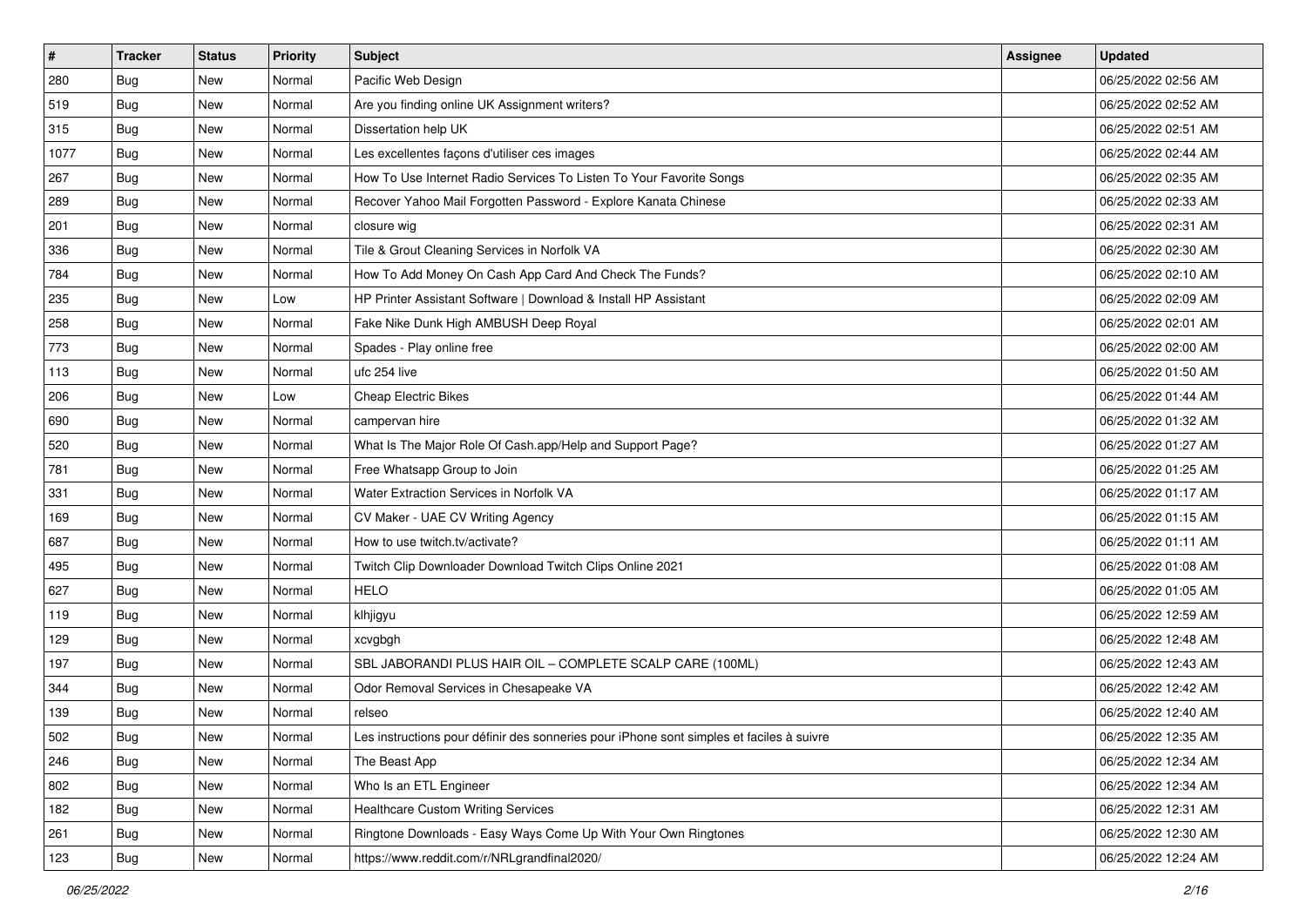| $\vert$ # | <b>Tracker</b> | <b>Status</b> | <b>Priority</b> | <b>Subject</b>                                                                                               | <b>Assignee</b> | <b>Updated</b>      |
|-----------|----------------|---------------|-----------------|--------------------------------------------------------------------------------------------------------------|-----------------|---------------------|
| 211       | <b>Bug</b>     | New           | Normal          | Problem in Cash App rebate? Call Cash App customer service number for help.                                  |                 | 06/25/2022 12:13 AM |
| 347       | Bug            | New           | Normal          | Eco/Green Cleaning Services in Chesapeake VA                                                                 |                 | 06/25/2022 12:13 AM |
| 489       | Bug            | New           | Normal          | Get cash app refund instantly if sent to the wrong person                                                    |                 | 06/25/2022 12:09 AM |
| 143       | <b>Bug</b>     | New           | Normal          | Bob lace front wigs                                                                                          |                 | 06/25/2022 12:07 AM |
| 282       | <b>Bug</b>     | New           | Normal          | Activate Cash App Card: Learn Simple Steps & Fix Errors                                                      |                 | 06/24/2022 11:54 PM |
| 666       | <b>Bug</b>     | New           | Normal          | 470+ pages à colorier de Noël                                                                                |                 | 06/24/2022 11:42 PM |
| 345       | <b>Bug</b>     | New           | Normal          | Stain Protection Services in Chesapeake VA                                                                   |                 | 06/24/2022 11:41 PM |
| 809       | <b>Bug</b>     | New           | Normal          | Smash Karts - immerse yourself in the exciting race                                                          |                 | 06/24/2022 11:37 PM |
| 128       | Bug            | New           | Normal          | dfabd                                                                                                        |                 | 06/24/2022 11:28 PM |
| 565       | <b>Bug</b>     | New           | Normal          | How To Install RepelisPlus On Your Android Phone?                                                            |                 | 06/24/2022 11:27 PM |
| 801       | <b>Bug</b>     | New           | Normal          | Who Is an ETL Engineer                                                                                       |                 | 06/24/2022 11:18 PM |
| 922       | <b>Bug</b>     | New           | Normal          | Why Is The Need For Assignment Writing Services?                                                             |                 | 06/24/2022 11:14 PM |
| 210       | Bug            | <b>New</b>    | Normal          | Issue with check symbol in Cash App? Dial assist number with calling Cash App customer service phone number. |                 | 06/24/2022 10:52 PM |
| 316       | <b>Bug</b>     | New           | Normal          | Finden Sie den besten Klingelton für Ihr Telefon                                                             |                 | 06/24/2022 10:28 PM |
| 219       | Bug            | New           | Normal          | Free Ringtones for Cell Phones.                                                                              |                 | 06/24/2022 10:17 PM |
| 284       | Bug            | New           | Normal          | All About Cash App Transfer Fail Problems                                                                    |                 | 06/24/2022 10:09 PM |
| 194       | <b>Bug</b>     | New           | Normal          | lace closure wigs                                                                                            |                 | 06/24/2022 10:09 PM |
| 480       | <b>Bug</b>     | New           | Normal          | Nur Online Shop                                                                                              |                 | 06/24/2022 10:07 PM |
| 247       | Bug            | New           | Normal          | best 4 Channel Amp                                                                                           |                 | 06/24/2022 09:44 PM |
| 721       | Bug            | New           | Normal          | Cómo instalar un Mod Apk                                                                                     |                 | 06/24/2022 09:39 PM |
| 181       | <b>Bug</b>     | New           | Normal          | <b>Healthcare Custom Writing Services</b>                                                                    |                 | 06/24/2022 09:38 PM |
| 541       | <b>Bug</b>     | New           | Normal          | How to fix the cash app payment failed errors?                                                               |                 | 06/24/2022 09:04 PM |
| 168       | <b>Bug</b>     | New           | Normal          | UFC 256 Live Stream Online                                                                                   |                 | 06/24/2022 08:59 PM |
| 589       | <b>Bug</b>     | New           | Normal          | How can I get the cash app phone number of customer support?                                                 |                 | 06/24/2022 08:57 PM |
| 568       | Bug            | New           | Normal          | Instale a versão mais recente do YouTube Premium                                                             |                 | 06/24/2022 08:51 PM |
| 623       | Bug            | <b>New</b>    | Normal          | Listen to online radio stations for mobile phones                                                            |                 | 06/24/2022 08:21 PM |
| 640       | <b>Bug</b>     | New           | Normal          | play game with me                                                                                            |                 | 06/24/2022 08:20 PM |
| 537       | Bug            | New           | Normal          | Get tech assistance with customer support on ATT Yahoo email login issue.                                    |                 | 06/24/2022 08:07 PM |
| 664       | Bug            | New           | Normal          | Tea TV Apk Download - The Best Way to Watch Movies Offline                                                   |                 | 06/24/2022 08:01 PM |
| 629       | <b>Bug</b>     | New           | Normal          | How Can I Load Cash App Card at Walmart straight away?                                                       |                 | 06/24/2022 07:55 PM |
| 189       | Bug            | New           | Normal          | <b>College Biology Writing Services</b>                                                                      |                 | 06/24/2022 07:52 PM |
| 228       | Bug            | New           | Normal          | Why Does Cash App Transaction Failed? - Here Is the Answer                                                   |                 | 06/24/2022 07:49 PM |
| 497       | <b>Bug</b>     | New           | Normal          | Fake Nike Dunk Low Off-White Lot 50                                                                          |                 | 06/24/2022 07:45 PM |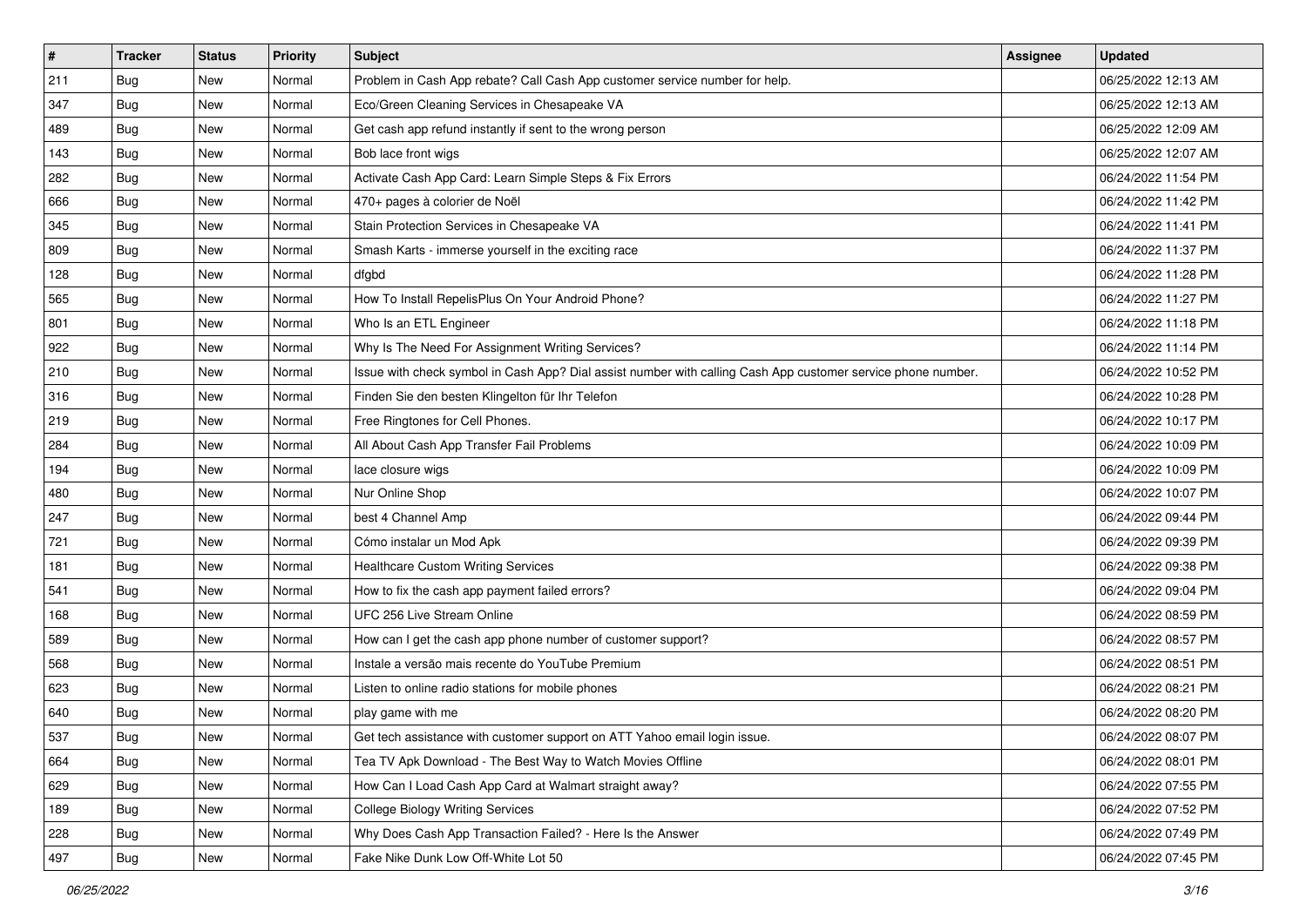| #   | <b>Tracker</b> | <b>Status</b> | Priority | Subject                                                                                                                                                                                                                                                               | Assignee | <b>Updated</b>      |
|-----|----------------|---------------|----------|-----------------------------------------------------------------------------------------------------------------------------------------------------------------------------------------------------------------------------------------------------------------------|----------|---------------------|
| 508 | <b>Bug</b>     | New           | Normal   | hire a professional dissertation help                                                                                                                                                                                                                                 |          | 06/24/2022 07:21 PM |
| 719 | Bug            | New           | Normal   | How Do I Send \$5000 Through Cash App Account With Ease?                                                                                                                                                                                                              |          | 06/24/2022 07:15 PM |
| 622 | Bug            | New           | Normal   | CheapestMedsShop   100% Safe Medicines Online in UK & AUS.                                                                                                                                                                                                            |          | 06/24/2022 07:10 PM |
| 549 | Bug            | New           | Normal   | Radio Luisteren                                                                                                                                                                                                                                                       |          | 06/24/2022 07:01 PM |
| 75  | Bug            | New           | Normal   | exception File "checks/algebraicLoop.ml", line 368, characters 16-22: Assertion failed                                                                                                                                                                                |          | 06/24/2022 06:55 PM |
| 555 | Bug            | New           | Normal   | web design development in hyderabad                                                                                                                                                                                                                                   |          | 06/24/2022 06:49 PM |
| 150 | Bug            | New           | Normal   | dfgh                                                                                                                                                                                                                                                                  |          | 06/24/2022 06:46 PM |
| 487 | Bug            | New           | Normal   | Cheap Fake Dunks                                                                                                                                                                                                                                                      |          | 06/24/2022 06:29 PM |
| 574 | Bug            | New           | Normal   | How to fix the Epson printer offline issue due to a wired connection?                                                                                                                                                                                                 |          | 06/24/2022 06:23 PM |
| 604 | Bug            | <b>New</b>    | Normal   | Idle Game Online                                                                                                                                                                                                                                                      |          | 06/24/2022 06:16 PM |
| 473 | <b>Bug</b>     | New           | Normal   | Floor Stripping Arlington MA                                                                                                                                                                                                                                          |          | 06/24/2022 06:14 PM |
| 257 | Bug            | New           | Normal   | Best latte machines                                                                                                                                                                                                                                                   |          | 06/24/2022 06:11 PM |
| 788 | Bug            | New           | Normal   | Intro Maker Mod APK                                                                                                                                                                                                                                                   |          | 06/24/2022 06:06 PM |
| 470 | Bug            | New           | Normal   | Commercial Floor Cleaning Westchester MA                                                                                                                                                                                                                              |          | 06/24/2022 06:00 PM |
| 461 | Bug            | New           | Normal   | Germs Removal Medford MA                                                                                                                                                                                                                                              |          | 06/24/2022 05:59 PM |
| 567 | Bug            | New           | Normal   | Singapore assignment help                                                                                                                                                                                                                                             |          | 06/24/2022 05:55 PM |
| 547 | Bug            | New           | Normal   | Get rid of the issue of cash app down by calling experts.                                                                                                                                                                                                             |          | 06/24/2022 05:42 PM |
| 764 | Bug            | New           | Normal   | What is available to see what I can watch HBO Max?                                                                                                                                                                                                                    |          | 06/24/2022 05:42 PM |
| 292 | Bug            | New           | Normal   | Venmo to Cash App Transfer Of Money- Explore Here                                                                                                                                                                                                                     |          | 06/24/2022 05:41 PM |
| 593 | <b>Bug</b>     | New           | Normal   | Eiffel Spark Ultimate C2 SN series is a fully synthetic range of advanced performance engine oils blended in high<br>performance fully synthetic (PAO - polyalphaolefin) basestocks fortified with advanced technology additive system,<br>specifically formulated to |          | 06/24/2022 05:38 PM |
| 244 | Bug            | New           | Normal   | Quels sont les avantages des stations de radio en ligne.                                                                                                                                                                                                              |          | 06/24/2022 05:37 PM |
| 577 | Bug            | New           | Normal   | Follow these easy steps to make Admiral Casino Login                                                                                                                                                                                                                  |          | 06/24/2022 05:34 PM |
| 603 | Bug            | New           | Normal   | Premiere gratuito da lista de IPTV                                                                                                                                                                                                                                    |          | 06/24/2022 05:30 PM |
| 466 | Bug            | New           | Normal   | Floor Stripping Westchester MA                                                                                                                                                                                                                                        |          | 06/24/2022 05:26 PM |
| 193 | <b>Bug</b>     | New           | Normal   | 18% Discount on Homeopathic medicines                                                                                                                                                                                                                                 |          | 06/24/2022 05:20 PM |
| 662 | <b>Bug</b>     | New           | Normal   | Oreo TV Download - The Easiest Way to Watch Live TV                                                                                                                                                                                                                   |          | 06/24/2022 05:18 PM |
| 581 | Bug            | New           | Normal   | E-Learning Course Help                                                                                                                                                                                                                                                |          | 06/24/2022 05:18 PM |
| 597 | Bug            | New           | Normal   | Universo s / f Download                                                                                                                                                                                                                                               |          | 06/24/2022 05:18 PM |
| 617 | Bug            | New           | Normal   | Buy Vidalista Tablets (Tadalafil) at [\$25 OFF + Free Shipping] Vidalistatablets                                                                                                                                                                                      |          | 06/24/2022 05:14 PM |
| 218 | Bug            | New           | Normal   | Popular Educational trends                                                                                                                                                                                                                                            |          | 06/24/2022 05:05 PM |
| 642 | <b>Bug</b>     | New           | Normal   | thong tin thoi tiet ngay hom nay                                                                                                                                                                                                                                      |          | 06/24/2022 04:48 PM |
| 799 | <b>Bug</b>     | New           | Normal   | Who Is an ETL Engineer                                                                                                                                                                                                                                                |          | 06/24/2022 04:30 PM |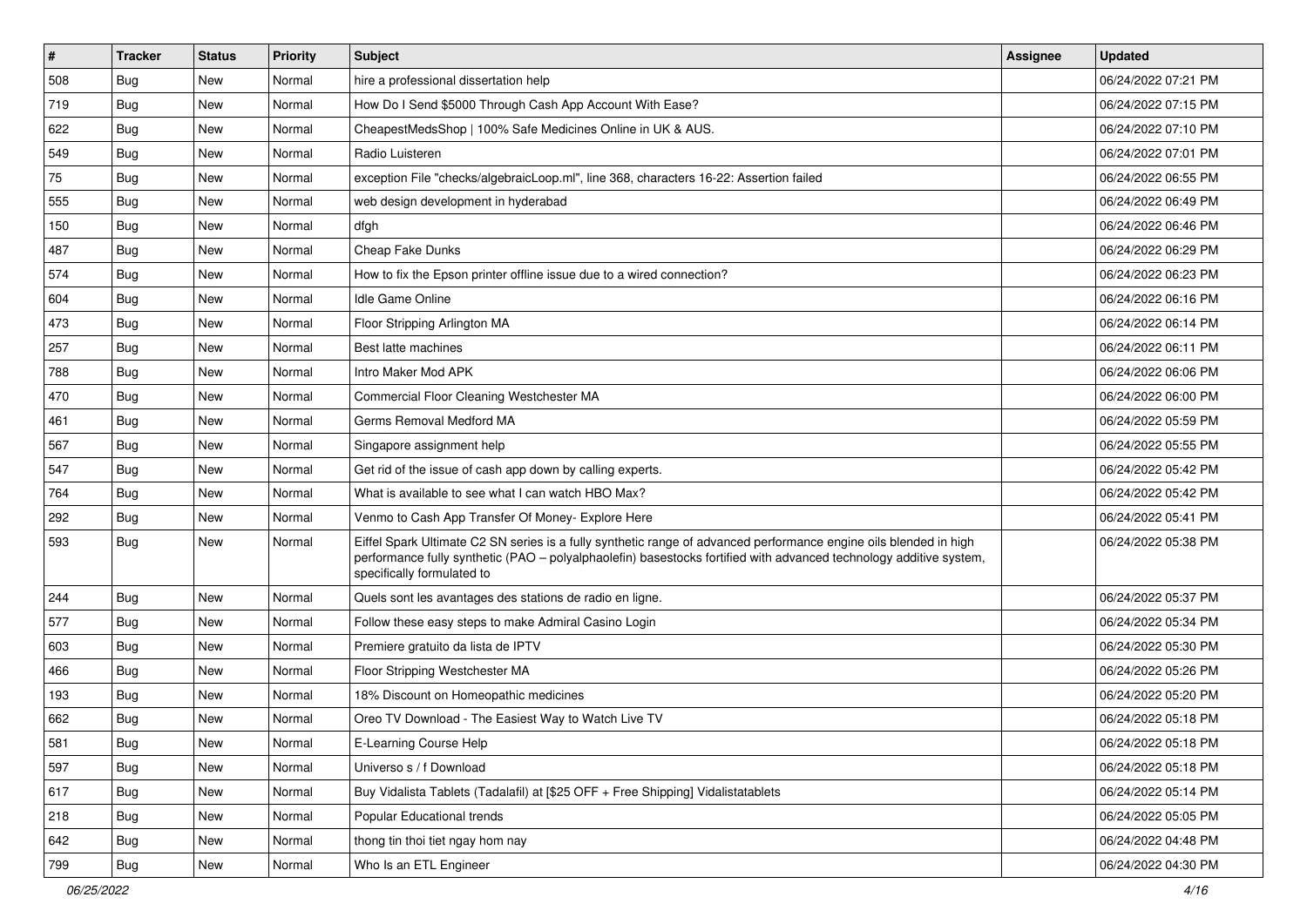| $\vert$ # | <b>Tracker</b> | <b>Status</b> | <b>Priority</b> | Subject                                                                      | Assignee | <b>Updated</b>      |
|-----------|----------------|---------------|-----------------|------------------------------------------------------------------------------|----------|---------------------|
| 712       | <b>Bug</b>     | New           | Normal          | <b>Tips and Tricks</b>                                                       |          | 06/24/2022 04:19 PM |
| 616       | <b>Bug</b>     | New           | Normal          | Buy Anavar Tablets   Anavar For Sale in USA, UK & Australia                  |          | 06/24/2022 03:52 PM |
| 115       | <b>Bug</b>     | New           | Normal          | NFL LIVE STREAM                                                              |          | 06/24/2022 03:52 PM |
| 658       | <b>Bug</b>     | New           | Normal          | Watermelon Nutrition Facts And Health Benefits                               |          | 06/24/2022 03:36 PM |
| 701       | Bug            | <b>New</b>    | Normal          | Why Law Essay Helper UK is Necessary?                                        |          | 06/24/2022 03:17 PM |
| 767       | <b>Bug</b>     | New           | Normal          | apkmod                                                                       |          | 06/24/2022 03:02 PM |
| 639       | <b>Bug</b>     | New           | Normal          | thong tin chinh xac                                                          |          | 06/24/2022 02:43 PM |
| 517       | <b>Bug</b>     | New           | Normal          | Proficient tips to take help of cash app support professionals:              |          | 06/24/2022 02:37 PM |
| 475       | Bug            | New           | Normal          | Floor Cleaning Arlington MA                                                  |          | 06/24/2022 02:37 PM |
| 573       | Bug            | New           | Normal          | Experimente lo mejor en la aplicación Apk de juegos gratis                   |          | 06/24/2022 02:32 PM |
| 132       | <b>Bug</b>     | New           | Normal          | concrete-everything                                                          |          | 06/24/2022 02:24 PM |
| 771       | <b>Bug</b>     | New           | Normal          | united airlines baggage policy                                               |          | 06/24/2022 02:22 PM |
| 644       | Bug            | New           | Normal          | <b>TeaTV App Review</b>                                                      |          | 06/24/2022 02:20 PM |
| 200       | <b>Bug</b>     | New           | Normal          | uiopi[o                                                                      |          | 06/24/2022 02:10 PM |
| 516       | <b>Bug</b>     | New           | Normal          | Does Cash App Help To Get Cash App Refund Without Any Interruption?          |          | 06/24/2022 01:56 PM |
| 492       | <b>Bug</b>     | New           | Normal          | HD Streamz MOD APK v3.5.5 (Keine Werbung)                                    |          | 06/24/2022 01:56 PM |
| 503       | <b>Bug</b>     | New           | Normal          | Youtube Premium Apk free download for Android                                |          | 06/24/2022 01:56 PM |
| 628       | <b>Bug</b>     | <b>New</b>    | Normal          | CV reviewing services!                                                       |          | 06/24/2022 01:53 PM |
| 657       | Bug            | New           | Normal          | Coconut Nutrition Facts And Health Benefits                                  |          | 06/24/2022 01:49 PM |
| 140       | <b>Bug</b>     | New           | Normal          | sugarbalanceusa                                                              |          | 06/24/2022 01:40 PM |
| 507       | <b>Bug</b>     | New           | Normal          | central.bitdefender.com                                                      |          | 06/24/2022 01:37 PM |
| 146       | <b>Bug</b>     | New           | Normal          | bayabais                                                                     |          | 06/24/2022 01:34 PM |
| 782       | Bug            | <b>New</b>    | Normal          | Comment faire une sonnerie téléphonique                                      |          | 06/24/2022 01:32 PM |
| 724       | <b>Bug</b>     | New           | Normal          | Dial Chime Customer support number for a quick response                      |          | 06/24/2022 01:30 PM |
| 714       | Bug            | New           | Normal          | Cuevana 3 Premium - Enjoy Your Favorite Movies and TV Shows on Your Smart TV |          | 06/24/2022 01:19 PM |
| 116       | Bug            | New           | Normal          | aertaeyg                                                                     |          | 06/24/2022 12:43 PM |
| 481       | <b>Bug</b>     | New           | Normal          | Nur Online Shop                                                              |          | 06/24/2022 12:42 PM |
| 772       | I Bug          | New           | Normal          | united airlines baggage policy                                               |          | 06/24/2022 12:30 PM |
| 717       | Bug            | New           | Normal          | Disney Plus Apk - Watch Movies and TV Shows on Your Device                   |          | 06/24/2022 12:00 PM |
| 592       | Bug            | New           | Normal          | Deezer Premium APK - Baixe músicas de qualquer lugar do mundo de graça       |          | 06/24/2022 12:00 PM |
| 136       | <b>Bug</b>     | New           | Normal          | snappow                                                                      |          | 06/24/2022 11:40 AM |
| 561       | <b>Bug</b>     | <b>New</b>    | Normal          | Enjoy the Full YouTube Premium Experience With YouTube Premium Membership    |          | 06/24/2022 11:10 AM |
| 260       | <b>Bug</b>     | New           | Normal          | Web Design Services Near Me                                                  |          | 06/24/2022 10:54 AM |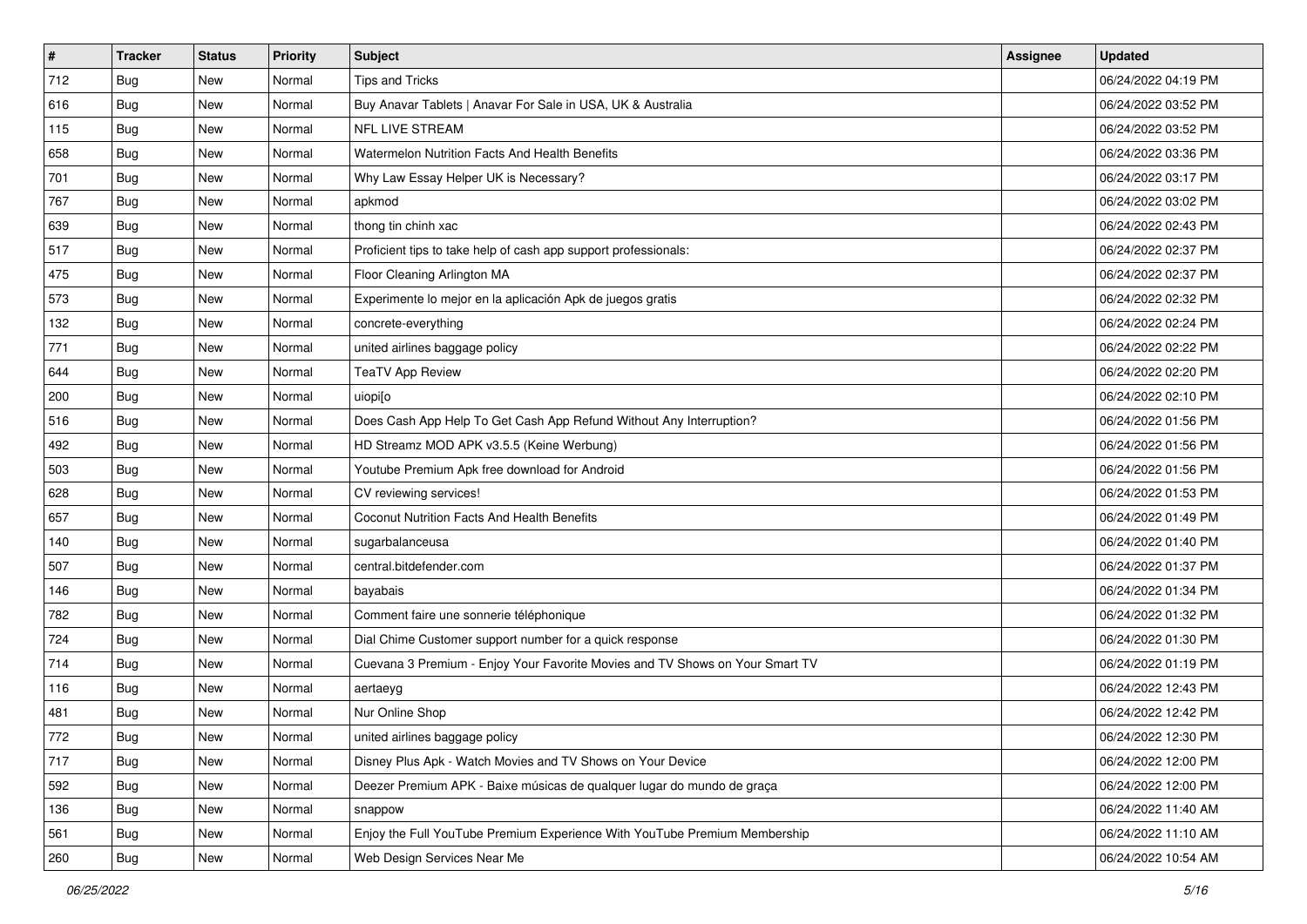| #    | <b>Tracker</b> | <b>Status</b> | <b>Priority</b> | <b>Subject</b>                                                                         | <b>Assignee</b> | <b>Updated</b>      |
|------|----------------|---------------|-----------------|----------------------------------------------------------------------------------------|-----------------|---------------------|
| 525  | <b>Bug</b>     | New           | Normal          | If you don't have a QR code: How to activate cash app card in app                      |                 | 06/24/2022 10:47 AM |
| 599  | Bug            | New           | Normal          | Do you know how to delete cash app account from your computer?                         |                 | 06/24/2022 10:42 AM |
| 209  | <b>Bug</b>     | New           | Normal          | Neglect to access old Cash App account considering message notice issue? Contact help. |                 | 06/24/2022 10:27 AM |
| 1102 | <b>Bug</b>     | New           | Normal          | Charlottesville Travel Guide?                                                          |                 | 06/24/2022 10:10 AM |
| 559  | Bug            | New           | High            | What Are Permission For Applications like Facebook Sending MMS?                        |                 | 06/24/2022 10:07 AM |
| 285  | <b>Bug</b>     | New           | Normal          | Have you ever written an essay?                                                        |                 | 06/24/2022 09:38 AM |
| 774  | <b>Bug</b>     | New           | Normal          | Follow proper initiatives                                                              |                 | 06/24/2022 09:27 AM |
| 512  | <b>Bug</b>     | New           | Normal          | The Importance Of Using Custom Writing Services                                        |                 | 06/24/2022 09:26 AM |
| 621  | Bug            | New           | Normal          | Buy All Modafinil & Armodafinil Tablets @Buy Modafinil US                              |                 | 06/24/2022 09:26 AM |
| 612  | Bug            | New           | Normal          | Luxury Slingshot Rental                                                                |                 | 06/24/2022 09:09 AM |
| 1125 | <b>Bug</b>     | New           | Normal          | What is Wordscapes?                                                                    |                 | 06/24/2022 09:05 AM |
| 161  | Bug            | New           | Normal          | dfdrtyuio                                                                              |                 | 06/24/2022 08:54 AM |
| 677  | Bug            | New           | Normal          | Logo Design Services Near Me                                                           |                 | 06/24/2022 08:52 AM |
| 661  | <b>Bug</b>     | New           | Normal          | Turbo VPN MOD APK Download                                                             |                 | 06/24/2022 08:51 AM |
| 586  | <b>Bug</b>     | New           | Normal          | Best Modifications For Your Mobile Phone                                               |                 | 06/24/2022 08:48 AM |
| 265  | Bug            | New           | Normal          | 3 Faq's On Downloading To Your Apple Ipod                                              |                 | 06/24/2022 08:41 AM |
| 554  | <b>Bug</b>     | New           | Normal          | XvideoStudio Video Editor APK Free Download on TechToDown                              |                 | 06/24/2022 08:26 AM |
| 217  | Bug            | <b>New</b>    | Normal          | How this service matter most?                                                          |                 | 06/24/2022 08:22 AM |
| 352  | <b>Bug</b>     | New           | Normal          | Tile & Grout Cleaning Services in Chesapeake VA                                        |                 | 06/24/2022 08:14 AM |
| 659  | <b>Bug</b>     | New           | Normal          | Olive Oil Properties And Health Benefits                                               |                 | 06/24/2022 08:09 AM |
| 650  | <b>Bug</b>     | New           | Normal          | <b>Cherries Health Benefits</b>                                                        |                 | 06/24/2022 08:07 AM |
| 202  | Bug            | New           | Normal          | blonde wig                                                                             |                 | 06/24/2022 08:01 AM |
| 618  | Bug            | New           | Normal          | Buy Steroids Online with OurMedicnes.com   Best Quality Steroids                       |                 | 06/24/2022 07:52 AM |
| 762  | <b>Bug</b>     | New           | Normal          | How To Add Money To A Cash App Card If Struggling With Low Amount?                     |                 | 06/24/2022 07:48 AM |
| 736  | Bug            | New           | Normal          | I Want to Edit in My Website (transfer-factor.net) Unfortunately, Unable to Edit It    |                 | 06/24/2022 07:32 AM |
| 777  | <b>Bug</b>     | New           | Normal          | Obtain driving instructions using Google Maps.                                         |                 | 06/24/2022 07:31 AM |
| 735  | <b>Bug</b>     | New           | Normal          | A quick fix of how to get money back from cash app stocks                              |                 | 06/24/2022 07:30 AM |
| 699  | Bug            | New           | Normal          | Would you be able to utilize Cash App Twitch?                                          |                 | 06/24/2022 07:29 AM |
| 563  | Bug            | New           | Normal          | Understanding the Difference Between Free and Paid Mod Apks                            |                 | 06/24/2022 07:27 AM |
| 708  | <b>Bug</b>     | New           | Normal          | Efficient ways to proceed with the cash app dispute process?                           |                 | 06/24/2022 07:20 AM |
| 1018 | Bug            | <b>New</b>    | Normal          | So erhalten Sie ein kostenloses Hörbuch                                                |                 | 06/24/2022 07:09 AM |
| 678  | Bug            | New           | Normal          | How to be a winner in buidnow gg                                                       |                 | 06/24/2022 06:57 AM |
| 682  | <b>Bug</b>     | New           | Normal          | Does Facebook customer service live chat allow to speak with someone?                  |                 | 06/24/2022 06:54 AM |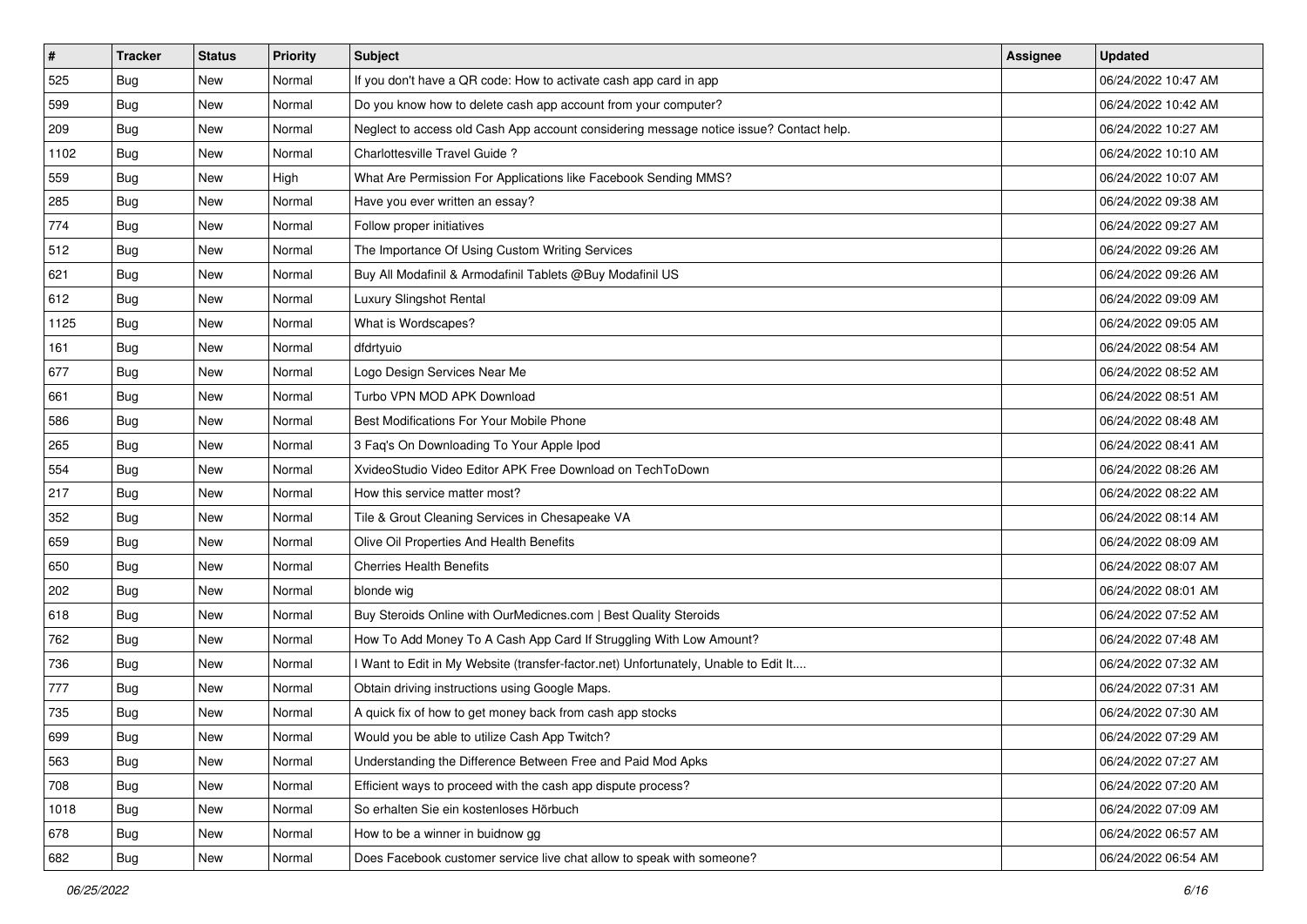| $\vert$ # | <b>Tracker</b> | <b>Status</b> | Priority | Subject                                                            | Assignee | <b>Updated</b>      |
|-----------|----------------|---------------|----------|--------------------------------------------------------------------|----------|---------------------|
| 787       | <b>Bug</b>     | New           | Normal   | Assured Assignment Help                                            |          | 06/24/2022 06:54 AM |
| 673       | <b>Bug</b>     | New           | Normal   | Learn the basics of pixel art - Clear grid                         |          | 06/24/2022 06:41 AM |
| 477       | Bug            | New           | Normal   | What Does Online Coupon Mean?                                      |          | 06/24/2022 06:34 AM |
| 583       | <b>Bug</b>     | New           | High     | Need the Cash app customer service phone number?                   |          | 06/24/2022 06:25 AM |
| 479       | Bug            | New           | Normal   | Limousine Service Bellevue WA                                      |          | 06/24/2022 06:14 AM |
| 763       | <b>Bug</b>     | New           | High     | How to Make a Ringtone on Your iPhone                              |          | 06/24/2022 05:53 AM |
| 655       | Bug            | New           | Normal   | <b>Eggplant Health Benefits</b>                                    |          | 06/24/2022 05:17 AM |
| 1124      | Bug            | New           | Normal   | Cookie clicker unblocked                                           |          | 06/24/2022 05:14 AM |
| 185       | Bug            | New           | Normal   | Non-Plagiarized Research Writing                                   |          | 06/24/2022 04:57 AM |
| 710       | Bug            | New           | Normal   | Take Necessary Assistance If You Are Unable Activate Cash App Card |          | 06/24/2022 04:49 AM |
| 668       | <b>Bug</b>     | New           | Normal   | Get to know Cash App Refund Process here                           |          | 06/24/2022 04:19 AM |
| 688       | Bug            | New           | Normal   | How to use twitch.tv/activate?                                     |          | 06/24/2022 04:16 AM |
| 615       | Bug            | New           | Normal   | CheapestMedsShop   100% Safe Medicines Online in USA UK & AUS.     |          | 06/24/2022 04:00 AM |
| 196       | Bug            | New           | Normal   | Homoeobazaar For Homeopathy Medicines                              |          | 06/24/2022 03:58 AM |
| 613       | Bug            | <b>New</b>    | Normal   | Buy Aspadol 100mg Tab Online in US, UK, AU   Erospharmacy          |          | 06/24/2022 03:56 AM |
| 1123      | Bug            | New           | Normal   | Where To Watch FIFA World Cup 2022                                 |          | 06/24/2022 03:51 AM |
| 695       | Bug            | New           | Normal   | Refer Listas IPTV Apk                                              |          | 06/24/2022 03:46 AM |
| 484       | Bug            | New           | Normal   | UK best essay writing service                                      |          | 06/24/2022 03:41 AM |
| 600       | Bug            | New           | Normal   | Play Store Pro                                                     |          | 06/24/2022 03:39 AM |
| 134       | Bug            | New           | Normal   | wisegolfers                                                        |          | 06/24/2022 03:34 AM |
| 225       | <b>Bug</b>     | New           | Normal   | instant personal loan                                              |          | 06/24/2022 03:33 AM |
| 450       | Bug            | New           | Normal   | Floor Stripping Quincy MA                                          |          | 06/24/2022 03:27 AM |
| 457       | Bug            | New           | Normal   | Carpet Cleaning Medford MA                                         |          | 06/24/2022 02:55 AM |
| 222       | <b>Bug</b>     | New           | Normal   | Social Profile links                                               |          | 06/24/2022 02:53 AM |
| 184       | Bug            | New           | Normal   | Affordable Business Writing Services                               |          | 06/24/2022 02:47 AM |
| 524       | Bug            | New           | Normal   | How Does Google Account Recovery Work If Your Account Is Hacked?   |          | 06/24/2022 02:25 AM |
| 178       | <b>Bug</b>     | New           | Normal   | transparent lace wigs                                              |          | 06/24/2022 02:24 AM |
| 716       | <b>Bug</b>     | New           | Normal   | La celebración de un BabyShower.                                   |          | 06/24/2022 02:09 AM |
| 564       | <b>Bug</b>     | New           | Normal   | How To Install RepelisPlus On Your Android Phone?                  |          | 06/24/2022 02:03 AM |
| 609       | <b>Bug</b>     | New           | High     | Online Trusted Medicine Store in US for Health - Genericmedsupply  |          | 06/24/2022 01:44 AM |
| 233       | <b>Bug</b>     | New           | Normal   | Anauthorsway.com: My User Experience                               |          | 06/24/2022 01:43 AM |
| 770       | Bug            | New           | Normal   | Canon IJ Network Tool                                              |          | 06/24/2022 01:39 AM |
| 933       | <b>Bug</b>     | New           | Normal   | How Can I Watch Movies on My Mobile Phone                          |          | 06/24/2022 12:55 AM |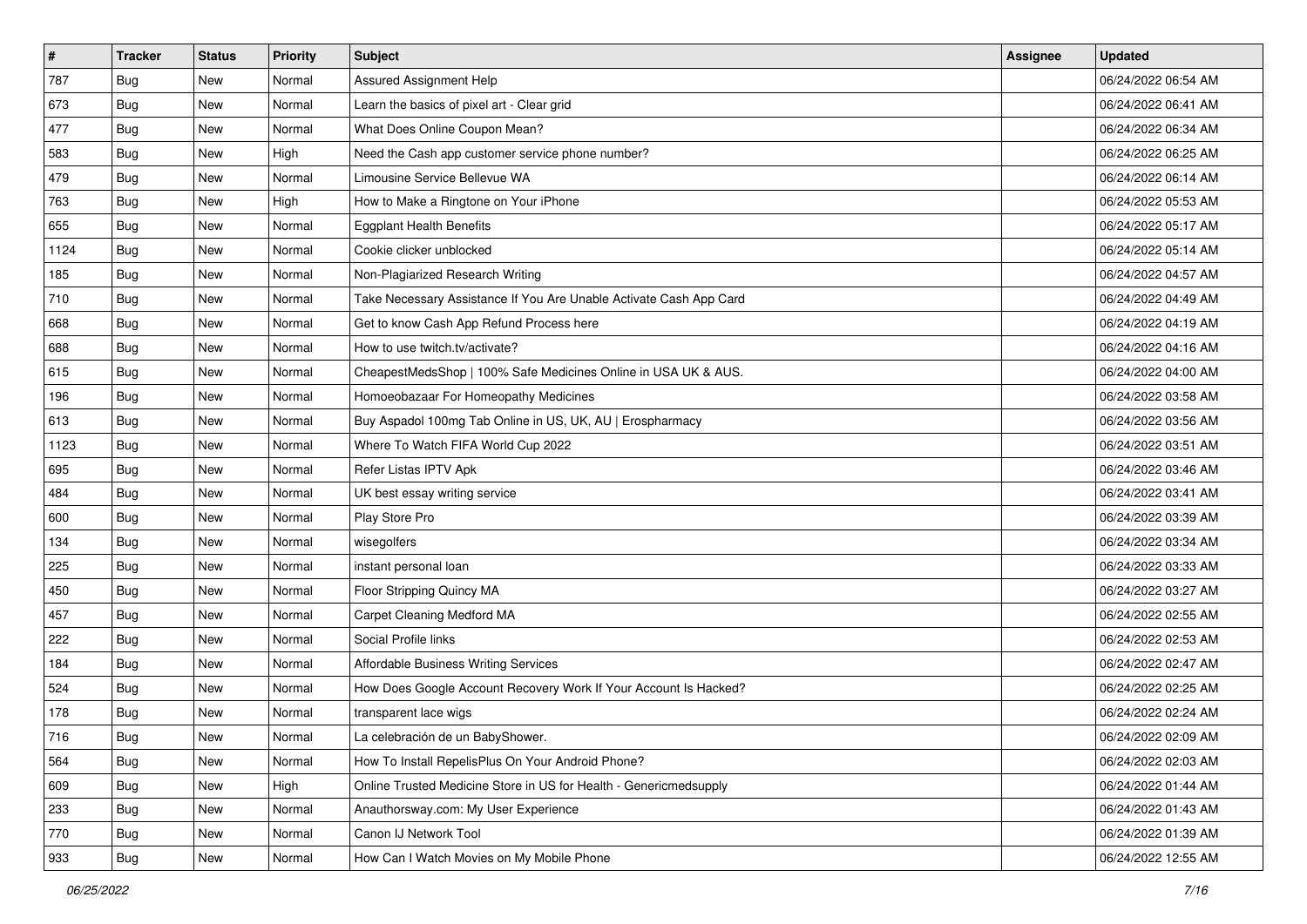| #   | <b>Tracker</b> | <b>Status</b> | <b>Priority</b> | <b>Subject</b>                                                                      | <b>Assignee</b> | <b>Updated</b>      |
|-----|----------------|---------------|-----------------|-------------------------------------------------------------------------------------|-----------------|---------------------|
| 526 | <b>Bug</b>     | New           | Normal          | Soundcloud to mp3 converter - Download Soundcloud songs                             |                 | 06/24/2022 12:51 AM |
| 804 | <b>Bug</b>     | New           | Normal          | Review                                                                              |                 | 06/24/2022 12:23 AM |
| 709 | <b>Bug</b>     | New           | Normal          | How To Load Cash App Card At Walmart Without Having To Face Any Hassle?             |                 | 06/24/2022 12:18 AM |
| 636 | <b>Bug</b>     | New           | Normal          | What is the most popular furniture color?                                           |                 | 06/24/2022 12:13 AM |
| 590 | Bug            | <b>New</b>    | Normal          | Follow proper initiatives to check my cash app card balance:                        |                 | 06/23/2022 11:47 PM |
| 798 | Bug            | New           | Normal          | Who Is an ETL Engineer                                                              |                 | 06/23/2022 11:38 PM |
| 483 | <b>Bug</b>     | New           | Normal          | UK best essay writing service                                                       |                 | 06/23/2022 11:25 PM |
| 634 | <b>Bug</b>     | New           | Normal          | Buy Vidalista Tablets (Tadalafil) at [\$25 OFF + Free Shipping] Vidalistatablets    |                 | 06/23/2022 11:20 PM |
| 598 | <b>Bug</b>     | New           | Normal          | Universo s / f Download                                                             |                 | 06/23/2022 10:59 PM |
| 145 | Bug            | New           | Normal          | abdulbaissagar                                                                      |                 | 06/23/2022 10:46 PM |
| 653 | <b>Bug</b>     | New           | Normal          | Jujube (Jinjoles): Properties And Health Benefits                                   |                 | 06/23/2022 10:41 PM |
| 528 | Bug            | New           | Normal          | Korean Mag                                                                          |                 | 06/23/2022 10:09 PM |
| 720 | Bug            | New           | Normal          | How does Cash App Phone Number provide a quick treatment?                           |                 | 06/23/2022 09:57 PM |
| 556 | <b>Bug</b>     | New           | Normal          | Play Game Mod Apk With Your Friends                                                 |                 | 06/23/2022 09:56 PM |
| 584 | <b>Bug</b>     | New           | Normal          | Want the cash app customer service number to check balance?                         |                 | 06/23/2022 09:55 PM |
| 312 | Bug            | New           | Normal          | Stain Protection Services in Virginia Beach VA                                      |                 | 06/23/2022 09:25 PM |
| 703 | <b>Bug</b>     | New           | Normal          | For real-time help, dial Facebook customer service number                           |                 | 06/23/2022 09:24 PM |
| 250 | <b>Bug</b>     | New           | Normal          | Reviews of phone ringtones                                                          |                 | 06/23/2022 09:24 PM |
| 619 | Bug            | New           | Normal          | Online Trusted Medicine Store in US for Health - Genericmedsupply                   |                 | 06/23/2022 09:19 PM |
| 635 | <b>Bug</b>     | New           | Normal          | Buy Steroids Online with OurMedicnes.com   Best Quality Steroids                    |                 | 06/23/2022 09:09 PM |
| 550 | <b>Bug</b>     | New           | Normal          | Nederland FM - beste manieren om naar internationale radio op internet te luisteren |                 | 06/23/2022 08:56 PM |
| 638 | <b>Bug</b>     | New           | Normal          | Run 3 game                                                                          |                 | 06/23/2022 08:09 PM |
| 588 | Bug            | <b>New</b>    | Normal          | YouTube Vanced Apk Manager App - Como instalá-lo                                    |                 | 06/23/2022 07:40 PM |
| 689 | <b>Bug</b>     | New           | Normal          | How to use twitch.tv/activate?                                                      |                 | 06/23/2022 07:30 PM |
| 808 | Bug            | New           | Normal          | Sinnvolle Guten-Morgen-Grüße                                                        |                 | 06/23/2022 07:27 PM |
| 259 | Bug            | New           | Normal          | call center services                                                                |                 | 06/23/2022 05:30 PM |
| 538 | <b>Bug</b>     | New           | Normal          | Will cash app refund money if scammed quickly?                                      |                 | 06/23/2022 05:29 PM |
| 656 | I Bug          | New           | Normal          | Kiwi Nutrition Facts And Health Benefits                                            |                 | 06/23/2022 05:18 PM |
| 518 | Bug            | New           | Normal          | How To Check The Balance Of Cash App Account By Taking Cash App Support?            |                 | 06/23/2022 05:15 PM |
| 765 | Bug            | New           | Normal          | Follow proper initiatives to check my cash app                                      |                 | 06/23/2022 05:14 PM |
| 239 | <b>Bug</b>     | New           | Normal          | Algunas características más de Choices MOD APK                                      |                 | 06/23/2022 05:10 PM |
| 641 | <b>Bug</b>     | New           | Normal          | Get Best Economics Dissertation Writing Service                                     |                 | 06/23/2022 05:09 PM |
| 672 | <b>Bug</b>     | New           | Normal          | The easiest way to delete ringtones on iPhone                                       |                 | 06/23/2022 05:06 PM |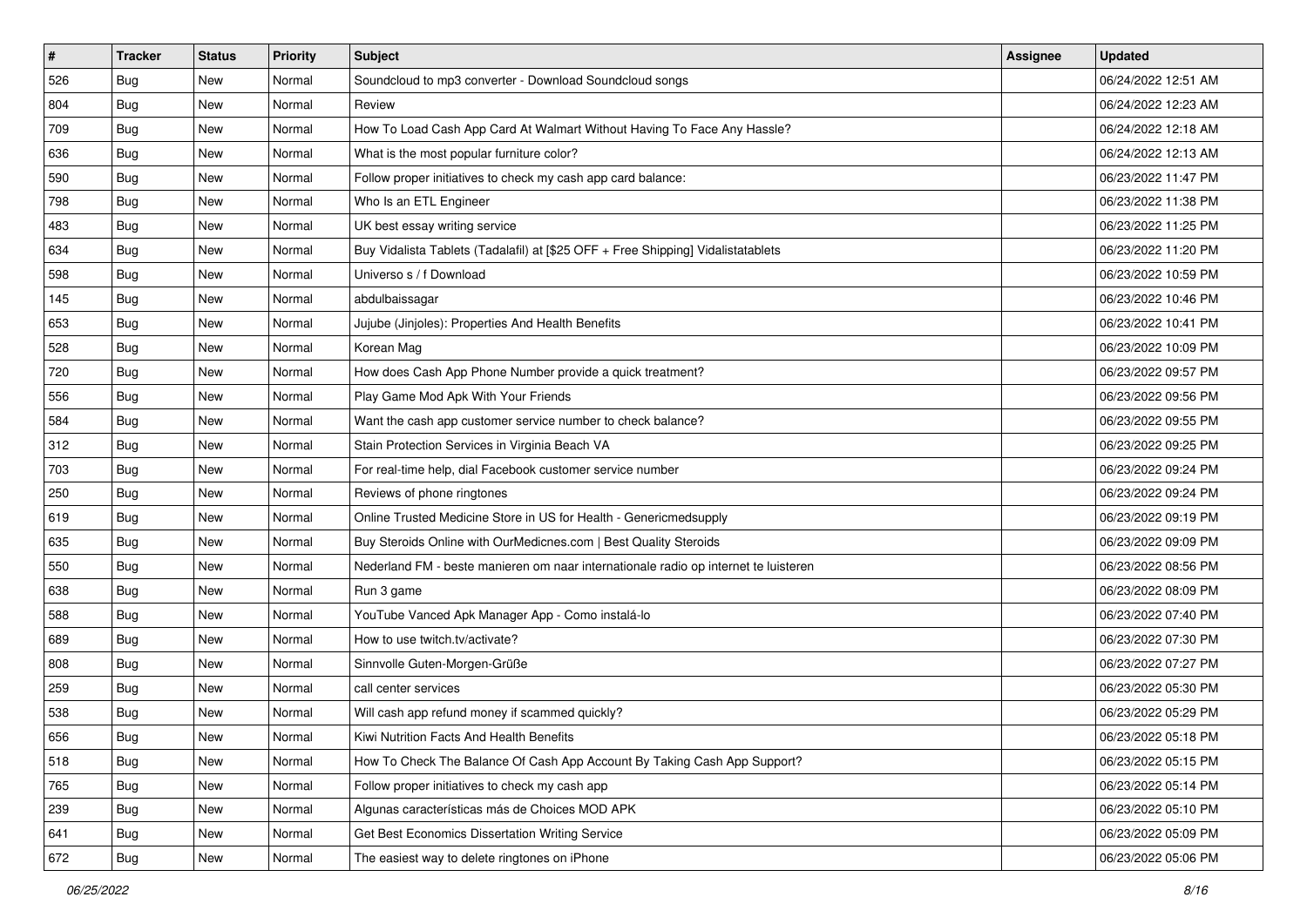| $\vert$ # | <b>Tracker</b> | <b>Status</b> | <b>Priority</b> | Subject                                                                       | <b>Assignee</b> | <b>Updated</b>      |
|-----------|----------------|---------------|-----------------|-------------------------------------------------------------------------------|-----------------|---------------------|
| 138       | <b>Bug</b>     | New           | Normal          | own-sweethome                                                                 |                 | 06/23/2022 05:03 PM |
| 711       | Bug            | New           | Normal          | Human Fall Flat Apk Download                                                  |                 | 06/23/2022 04:45 PM |
| 474       | Bug            | New           | Normal          | Floor Waxing Arlington MA                                                     |                 | 06/23/2022 04:22 PM |
| 1105      | <b>Bug</b>     | New           | High            | What is Mahjong online?                                                       |                 | 06/23/2022 04:02 PM |
| 482       | Bug            | <b>New</b>    | Normal          | <b>Text Window</b>                                                            |                 | 06/23/2022 03:41 PM |
| 149       | <b>Bug</b>     | New           | Normal          | dftgy                                                                         |                 | 06/23/2022 02:09 PM |
| 114       | <b>Bug</b>     | New           | Normal          | <b>Medical Research Writing Services</b>                                      |                 | 06/23/2022 01:51 PM |
| 651       | <b>Bug</b>     | New           | Normal          | Salmon Health Benefits                                                        |                 | 06/23/2022 01:33 PM |
| 684       | <b>Bug</b>     | New           | Normal          | Difference between paper map and online map                                   |                 | 06/23/2022 01:24 PM |
| 317       | Bug            | New           | Normal          | Eco/Green Cleaning Services in Virginia Beach VA                              |                 | 06/23/2022 01:15 PM |
| 822       | <b>Bug</b>     | New           | Normal          | Dowload Your Boyfriend Game                                                   |                 | 06/23/2022 01:10 PM |
| 532       | Bug            | New           | Normal          | My Assignment Help                                                            |                 | 06/23/2022 12:53 PM |
| 595       | Bug            | New           | Normal          | RFM Online - une révolution dans la gestion de l'identité numérique           |                 | 06/23/2022 12:50 PM |
| 643       | <b>Bug</b>     | New           | Normal          | Oreo TV Apk Download                                                          |                 | 06/23/2022 12:30 PM |
| 726       | <b>Bug</b>     | New           | Normal          | Mobile Application Development Services                                       |                 | 06/23/2022 12:16 PM |
| 816       | <b>Bug</b>     | New           | Normal          | Play Scribble io fun with everyone                                            |                 | 06/23/2022 10:52 AM |
| 576       | <b>Bug</b>     | New           | Normal          | So laden Sie ein Instagram-Bild herunter                                      |                 | 06/23/2022 09:23 AM |
| 460       | <b>Bug</b>     | <b>New</b>    | Normal          | Floor Cleaning Medford MA                                                     |                 | 06/23/2022 08:39 AM |
| 471       | Bug            | New           | Normal          | Residential Floor Cleaning Westchester MA                                     |                 | 06/23/2022 07:55 AM |
| 469       | <b>Bug</b>     | New           | Normal          | Germs Removal Westchester MA                                                  |                 | 06/23/2022 06:11 AM |
| 632       | <b>Bug</b>     | New           | Normal          | CheapestMedsShop   100% Safe Medicines Online in UK & AUS.                    |                 | 06/23/2022 05:23 AM |
| 817       | <b>Bug</b>     | New           | Normal          | Pacman 30th Anniversary                                                       |                 | 06/23/2022 04:51 AM |
| 874       | Bug            | <b>New</b>    | Normal          | Cómo descargar Minecraft Apk                                                  |                 | 06/23/2022 04:39 AM |
| 1122      | Bug            | New           | Normal          | Count the number of words on the Microsoft Word application in the phone      |                 | 06/23/2022 04:19 AM |
| 553       | Bug            | New           | Normal          | Cinema HD APK - Free Movie Enjoyment App on Android                           |                 | 06/23/2022 02:21 AM |
| 313       | <b>Bug</b>     | New           | Normal          | Water Extraction Services in Virginia Beach VA                                |                 | 06/23/2022 02:14 AM |
| 766       | <b>Bug</b>     | New           | Normal          | Pobreflix Mod APK Review                                                      |                 | 06/23/2022 01:39 AM |
| 562       | I Bug          | New           | Normal          | Learn Basic Mahjong Rules                                                     |                 | 06/23/2022 12:48 AM |
| 620       | Bug            | New           | Normal          | Viagra Meds: Fastest & Quick Delivery On Your Doorstep - USA                  |                 | 06/23/2022 12:03 AM |
| 551       | <b>Bug</b>     | New           | Normal          | Why Do Students Need Online Best Dissertation Writing Services?               |                 | 06/22/2022 05:53 PM |
| 245       | <b>Bug</b>     | New           | Normal          | Write My Essay For Me Cheap                                                   |                 | 06/22/2022 05:30 PM |
| 926       | <b>Bug</b>     | New           | Normal          | tavor 7                                                                       |                 | 06/22/2022 05:08 PM |
| 783       | <b>Bug</b>     | New           | Normal          | How Do I Determine The Reasons And Solutions To Fix Cash App Transfer Failed? |                 | 06/22/2022 02:05 PM |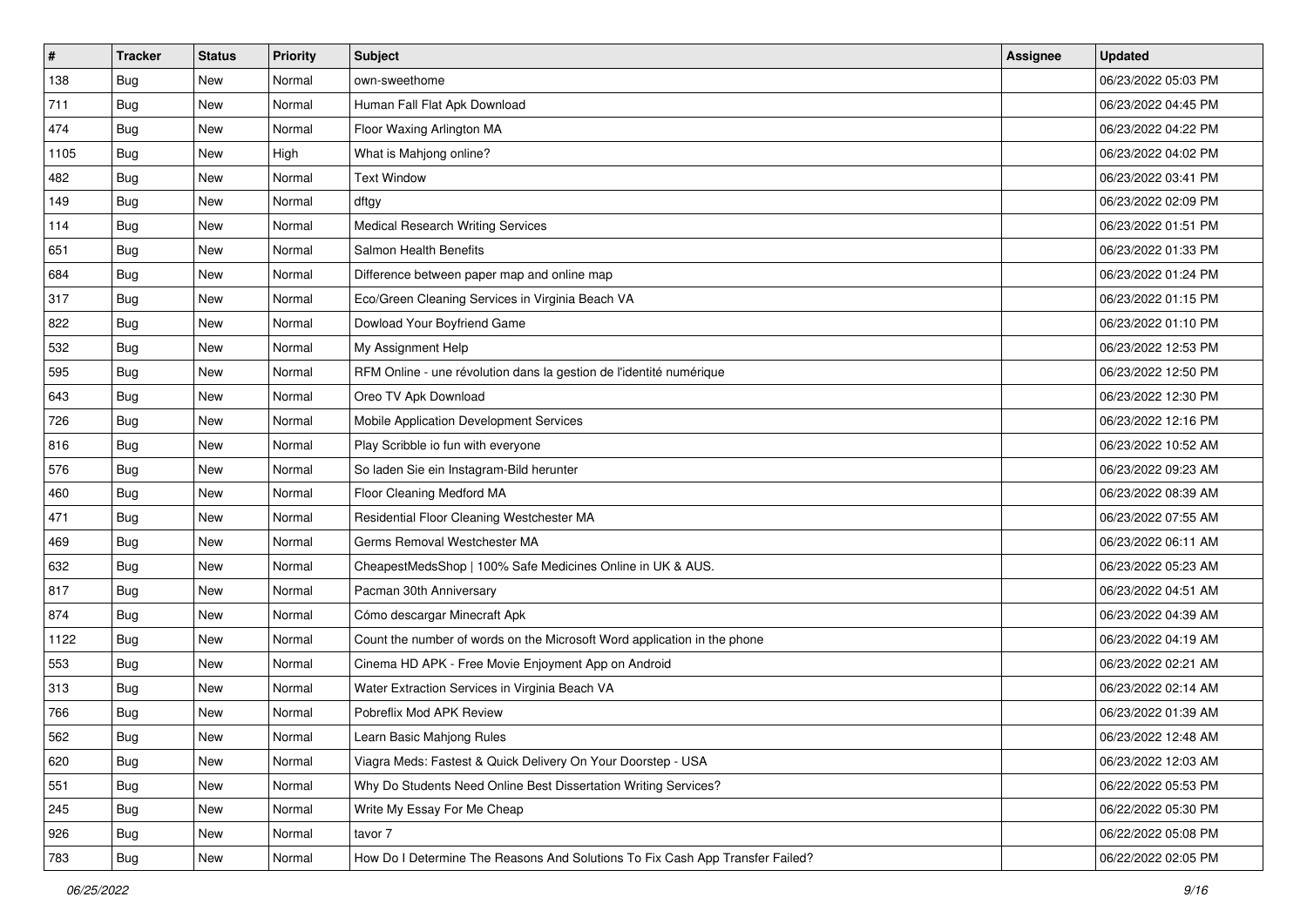| #    | <b>Tracker</b> | <b>Status</b> | <b>Priority</b> | <b>Subject</b>                                                       | <b>Assignee</b> | <b>Updated</b>      |
|------|----------------|---------------|-----------------|----------------------------------------------------------------------|-----------------|---------------------|
| 542  | <b>Bug</b>     | New           | Normal          | Web N Logo Design                                                    |                 | 06/22/2022 12:28 PM |
| 686  | Bug            | New           | Normal          | Welcome To The Most Demandable Mahipalpur Escorts Agency             |                 | 06/22/2022 09:42 AM |
| 1121 | <b>Bug</b>     | New           | Normal          | LustreC do not run                                                   |                 | 06/22/2022 08:43 AM |
| 704  | <b>Bug</b>     | New           | Normal          | Reach support team of Chime Customer Service for instant help        |                 | 06/22/2022 07:36 AM |
| 400  | Bug            | New           | Normal          | Office Moving Services in Potomac MD                                 |                 | 06/22/2022 07:29 AM |
| 465  | <b>Bug</b>     | New           | Normal          | Carpet Cleaning Westchester MA                                       |                 | 06/22/2022 07:24 AM |
| 796  | <b>Bug</b>     | New           | Normal          | How Does Cash App ++ actually work and What is the process of it     |                 | 06/22/2022 07:03 AM |
| 614  | Bug            | New           | Normal          | Como baixar o MOD APK no celular                                     |                 | 06/22/2022 04:46 AM |
| 262  | Bug            | New           | Normal          | It this true to dealing Wuth                                         |                 | 06/22/2022 04:07 AM |
| 715  | Bug            | New           | Normal          | Puppy Playtime Descargar gratis                                      |                 | 06/22/2022 01:40 AM |
| 786  | Bug            | New           | Normal          | Best Assignment Help in Australia & UK                               |                 | 06/21/2022 09:28 PM |
| 1069 | <b>Bug</b>     | New           | Normal          | how to get cash app support phone number 24*7 available              |                 | 06/21/2022 08:36 PM |
| 1072 | Bug            | <b>New</b>    | Normal          | ij.start canon                                                       |                 | 06/21/2022 06:56 PM |
| 1071 | <b>Bug</b>     | New           | Normal          | Cinema HD Review - Cinemahdv2.net                                    |                 | 06/21/2022 06:54 PM |
| 464  | Bug            | New           | Normal          | Upholstery Cleaning Westchester MA                                   |                 | 06/21/2022 04:02 PM |
| 785  | Bug            | New           | Normal          | How To Get Money Off Cash App Without Card Or With A Card?           |                 | 06/21/2022 03:59 PM |
| 1120 | <b>Bug</b>     | New           | Normal          | Summary of 5 best coloring apps on phones                            |                 | 06/21/2022 10:24 AM |
| 1097 | Bug            | <b>New</b>    | Normal          | Race and experience new life.                                        |                 | 06/21/2022 09:35 AM |
| 1103 | <b>Bug</b>     | New           | Normal          | Idle game fix bug                                                    |                 | 06/21/2022 09:30 AM |
| 702  | Bug            | New           | Normal          | Avail Chime Customer Service to know How To Get Chime Bank Statement |                 | 06/21/2022 08:32 AM |
| 1119 | Bug            | New           | Normal          | Klondike Solitaire                                                   |                 | 06/21/2022 08:25 AM |
| 230  | <b>Bug</b>     | New           | Normal          | Add Money To Cash App Card - Auto Cash Apps                          |                 | 06/21/2022 08:18 AM |
| 154  | Bug            | New           | Normal          | fdgyyrut gyrtrw                                                      |                 | 06/21/2022 07:35 AM |
| 652  | <b>Bug</b>     | New           | Normal          | Sesame Health Benefits                                               |                 | 06/21/2022 06:52 AM |
| 1118 | <b>Bug</b>     | New           | Normal          | Gameplay Minecraft                                                   |                 | 06/21/2022 06:33 AM |
| 1116 | Bug            | New           | Normal          | ipTV smarts pro                                                      |                 | 06/21/2022 06:09 AM |
| 1117 | Bug            | New           | Normal          | Equal Words - Word search game for PC and Windows Phone              |                 | 06/21/2022 05:38 AM |
| 624  | Bug            | New           | Normal          | Use go with the Driving Directions for your go                       |                 | 06/21/2022 04:54 AM |
| 321  | Bug            | New           | Normal          | Tile & Grout Cleaning Services in Virginia Beach VA                  |                 | 06/21/2022 03:04 AM |
| 800  | <b>Bug</b>     | New           | Normal          | Who Is an ETL Engineer                                               |                 | 06/20/2022 10:21 PM |
| 215  | <b>Bug</b>     | New           | Normal          | How For Top Level Cell Phone For You                                 |                 | 06/20/2022 08:14 PM |
| 667  | <b>Bug</b>     | New           | Normal          | What Is a Ringtone?                                                  |                 | 06/20/2022 03:35 PM |
| 1027 | <b>Bug</b>     | New           | Normal          | Word hurdle: Viral and Fun Online Game                               |                 | 06/20/2022 01:36 PM |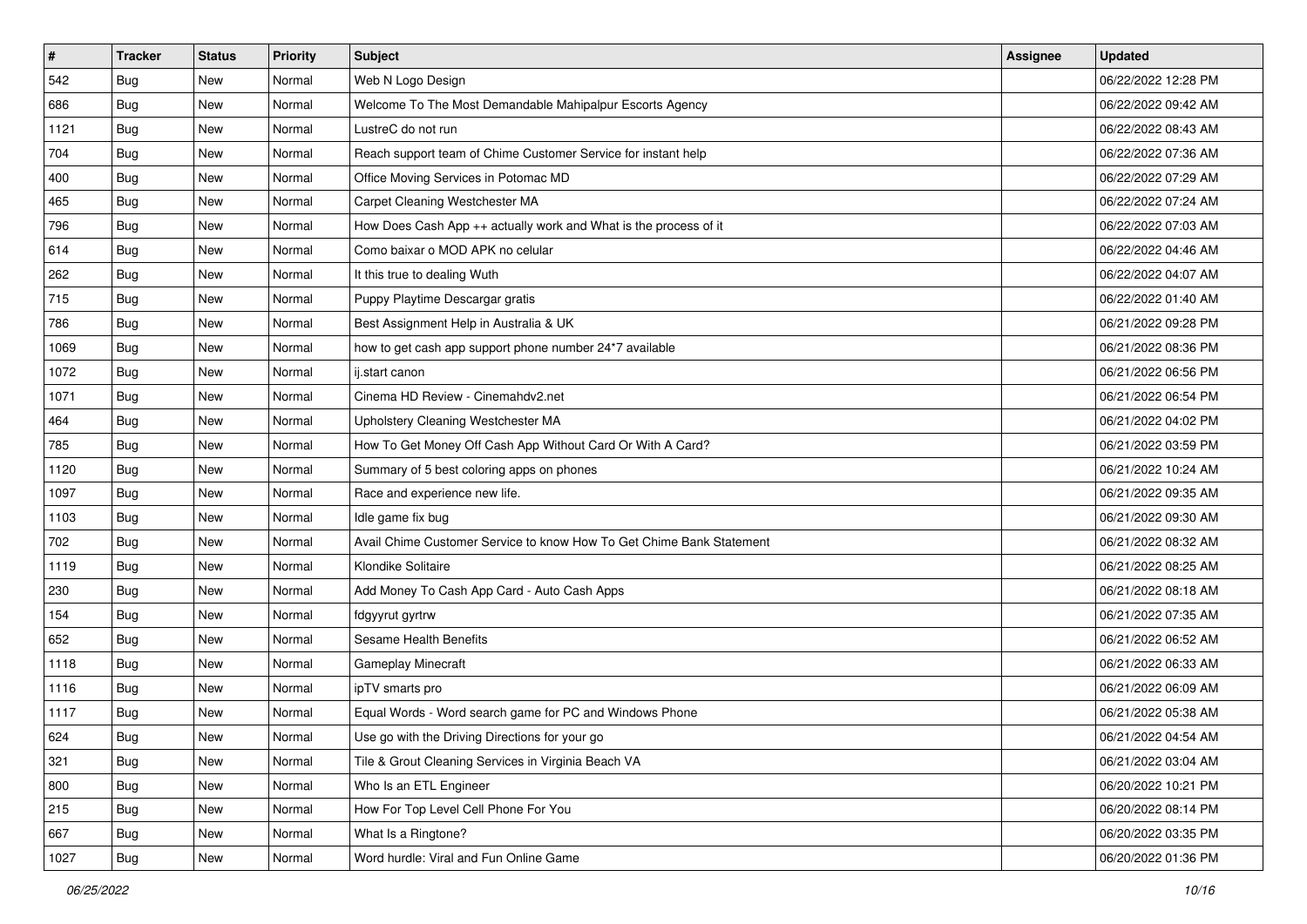| $\vert$ # | <b>Tracker</b> | <b>Status</b> | <b>Priority</b> | <b>Subject</b>                                                                                                                                                                                                                                 | Assignee | <b>Updated</b>      |
|-----------|----------------|---------------|-----------------|------------------------------------------------------------------------------------------------------------------------------------------------------------------------------------------------------------------------------------------------|----------|---------------------|
| 1115      | <b>Bug</b>     | New           | Normal          | How to access your saved favorite Tiktok                                                                                                                                                                                                       |          | 06/20/2022 01:07 PM |
| 1114      | <b>Bug</b>     | New           | Normal          | To control the car, all you must do is click to go left or right and release the button to go straight.                                                                                                                                        |          | 06/20/2022 12:11 PM |
| 1113      | Bug            | New           | Normal          | Press the button to control your car                                                                                                                                                                                                           |          | 06/20/2022 12:09 PM |
| 1092      | Bug            | New           | Normal          | Ellison Estate Vineyard                                                                                                                                                                                                                        |          | 06/20/2022 12:03 PM |
| 1112      | Bug            | New           | Normal          | What Cash App Policy Says If Random Person Sent Me Money On Cash App?                                                                                                                                                                          |          | 06/20/2022 07:48 AM |
| 1111      | Bug            | New           | Normal          | LOLBeans is a fun battle royale game where you race with other players while avoiding obstacles. Reach the end of<br>the course in competitive gameplay!                                                                                       |          | 06/20/2022 06:39 AM |
| 1108      | Bug            | New           | Normal          | Six Guns Mod Apk Answers Your Questions                                                                                                                                                                                                        |          | 06/20/2022 04:37 AM |
| 811       | Bug            | New           | Normal          | Canon IJ Network Tool                                                                                                                                                                                                                          |          | 06/20/2022 12:34 AM |
| 587       | <b>Bug</b>     | New           | Normal          | Why Picsart Pro Offers Great Features                                                                                                                                                                                                          |          | 06/19/2022 02:19 PM |
| 591       | Bug            | New           | Normal          | How To Find Facebook Modifications For Your Spotify Premium Apk?                                                                                                                                                                               |          | 06/19/2022 06:07 AM |
| 895       | Bug            | New           | Normal          | Cash App Scams                                                                                                                                                                                                                                 |          | 06/18/2022 02:36 PM |
| 176       | Bug            | New           | Normal          | instant loan without documents                                                                                                                                                                                                                 |          | 06/18/2022 01:43 PM |
| 253       | <b>Bug</b>     | New           | Normal          | Florence Lawrence                                                                                                                                                                                                                              |          | 06/18/2022 01:09 PM |
| 159       | Bug            | New           | Normal          | xfguih njgkh                                                                                                                                                                                                                                   |          | 06/17/2022 10:26 PM |
| 776       | <b>Bug</b>     | <b>New</b>    | Normal          | Wibargain                                                                                                                                                                                                                                      |          | 06/17/2022 08:52 PM |
| 705       | Bug            | New           | Normal          | wuxiaworld                                                                                                                                                                                                                                     |          | 06/17/2022 04:54 PM |
| 670       | Bug            | New           | Normal          | JTWhatsApp Apk - The New and Improved WhatsApp                                                                                                                                                                                                 |          | 06/17/2022 04:36 PM |
| 1106      | Bug            | New           | Normal          | How Do I Get Cash App ++ Without Confronting Any Technical Glitches?                                                                                                                                                                           |          | 06/17/2022 02:20 PM |
| 339       | <b>Bug</b>     | New           | Normal          | Upholstery Cleaning Services in Norfolk VA                                                                                                                                                                                                     |          | 06/17/2022 04:36 AM |
| 1104      | Bug            | New           | Normal          | Idle game fix bug                                                                                                                                                                                                                              |          | 06/17/2022 04:35 AM |
| 918       | Bug            | New           | Normal          | Antivirus for IOS                                                                                                                                                                                                                              |          | 06/16/2022 10:36 PM |
| 1001      | <b>Bug</b>     | New           | Normal          | Venmo Keep Saying Error?                                                                                                                                                                                                                       |          | 06/16/2022 02:11 PM |
| 1101      | Bug            | New           | Normal          | How to Delete Cash App History at once?                                                                                                                                                                                                        |          | 06/16/2022 06:49 AM |
| 675       | <b>Bug</b>     | New           | Normal          | What Are Smart Tactics To Fix Cash App Transfer Failed Hurdles?                                                                                                                                                                                |          | 06/16/2022 04:37 AM |
| 949       | Bug            | New           | Normal          | <b>Educational Games</b>                                                                                                                                                                                                                       |          | 06/15/2022 09:11 PM |
| 544       | <b>Bug</b>     | New           | Normal          | Hey! I had a very cool idea to order our general picture on canvas for my family as a gift. But couldn't find a good<br>one. Once my friend advised me this article in which I found what I was looking for and gave a cool gift to my family. |          | 06/15/2022 08:13 PM |
| 1078      | <b>Bug</b>     | New           | Normal          | What Bank Is Cash App On Plaid? Find Clarity And Assistance                                                                                                                                                                                    |          | 06/15/2022 11:56 AM |
| 1080      | Bug            | New           | Normal          | How to use Math Wallet   Nexo wallet   CoinTiger Exchange                                                                                                                                                                                      |          | 06/15/2022 11:56 AM |
| 1082      | <b>Bug</b>     | New           | Normal          | Reset chime bank password without phone number                                                                                                                                                                                                 |          | 06/15/2022 11:56 AM |
| 1098      | Bug            | New           | Normal          | Life of a Fisherman                                                                                                                                                                                                                            |          | 06/15/2022 08:10 AM |
| 1079      | <b>Bug</b>     | New           | Normal          | How to get cheap psychology assignment?                                                                                                                                                                                                        |          | 06/15/2022 06:00 AM |
| 1096      | <b>Bug</b>     | New           | Normal          | Race and experience new life.                                                                                                                                                                                                                  |          | 06/15/2022 04:45 AM |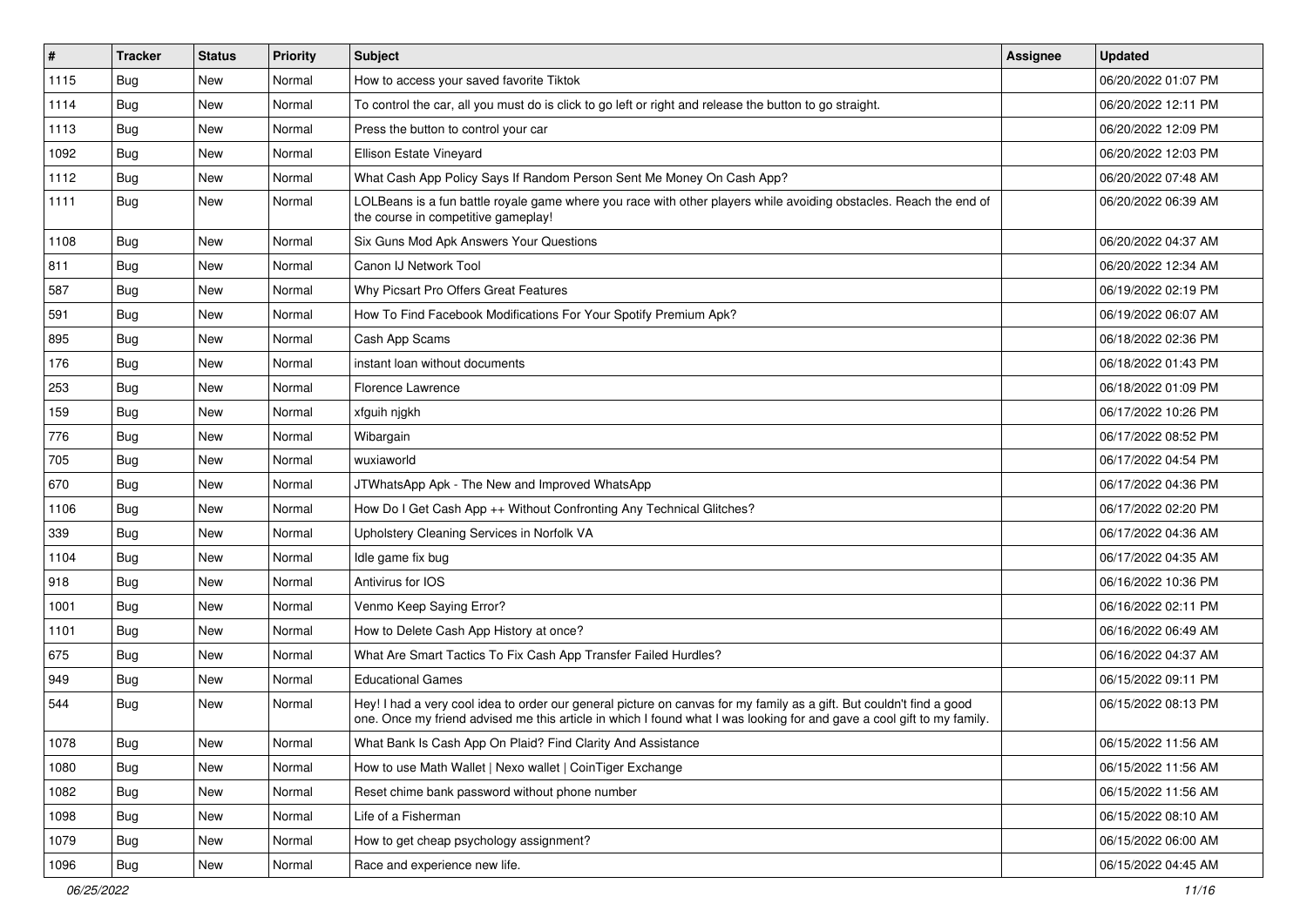| $\sharp$ | <b>Tracker</b> | <b>Status</b> | Priority | <b>Subject</b>                                                  | Assignee | <b>Updated</b>      |
|----------|----------------|---------------|----------|-----------------------------------------------------------------|----------|---------------------|
| 1089     | <b>Bug</b>     | New           | Normal   | Pay Someone To Do My Assignment                                 |          | 06/15/2022 04:44 AM |
| 925      | Bug            | New           | Normal   | tavor 7                                                         |          | 06/15/2022 03:45 AM |
| 989      | Bug            | New           | Normal   | Barewoods Wax Cigar                                             |          | 06/14/2022 08:06 PM |
| 1094     | <b>Bug</b>     | New           | Normal   | What time does direct deposit hit Cash App?                     |          | 06/14/2022 03:27 PM |
| 1091     | Bug            | New           | Normal   | Find family fun indoors and outdoors in the Jungfrau Region     |          | 06/14/2022 09:33 AM |
| 828      | <b>Bug</b>     | New           | Normal   | Nursery management                                              |          | 06/13/2022 08:55 AM |
| 191      | Bug            | New           | Normal   | <b>B2B Branding</b>                                             |          | 06/13/2022 12:50 AM |
| 372      | <b>Bug</b>     | New           | Normal   | Auto Transport Services in Arlington County VA                  |          | 06/12/2022 12:45 PM |
| 692      | Bug            | New           | Normal   | Esports 888b                                                    |          | 06/12/2022 10:04 AM |
| 1051     | Bug            | New           | Normal   | Dental Supplies USA                                             |          | 06/11/2022 09:20 PM |
| 1090     | <b>Bug</b>     | New           | Normal   | Pay Someone To Do My Assignment                                 |          | 06/11/2022 03:15 PM |
| 1076     | <b>Bug</b>     | New           | Normal   | DedicatedHosting4u                                              |          | 06/11/2022 09:15 AM |
| 1083     | Bug            | New           | Normal   | coin base review                                                |          | 06/11/2022 09:13 AM |
| 1084     | <b>Bug</b>     | New           | Normal   | <b>Trippie Redd</b>                                             |          | 06/11/2022 09:05 AM |
| 1087     | <b>Bug</b>     | New           | Normal   | How do new writers start out?                                   |          | 06/10/2022 03:25 PM |
| 302      | Bug            | New           | Normal   | Auto Electrical Repair Services in Norcross GA                  |          | 06/10/2022 06:30 AM |
| 227      | <b>Bug</b>     | New           | Normal   | Cash App Help & Solutions - Here You Will Get Better Assistance |          | 06/10/2022 12:53 AM |
| 912      | Bug            | New           | Normal   | Cuphead Mobile Game Review                                      |          | 06/09/2022 10:14 AM |
| 1073     | <b>Bug</b>     | New           | Normal   | Cricut Design Space                                             |          | 06/07/2022 09:34 PM |
| 1057     | Bug            | New           | Normal   | <b>CCPlay Education Edition APK</b>                             |          | 06/07/2022 04:07 AM |
| 1065     | <b>Bug</b>     | New           | Normal   | The top foreign language training game in 2022                  |          | 06/07/2022 04:05 AM |
| 1002     | Bug            | New           | Normal   | Chemistry Assignment Help                                       |          | 06/04/2022 09:58 AM |
| 223      | Bug            | New           | Normal   | WhatsApp Plus: Download, Update and Themes                      |          | 06/03/2022 08:07 PM |
| 441      | <b>Bug</b>     | New           | Normal   | Carpet Cleaning Watertown MA                                    |          | 06/02/2022 06:00 PM |
| 454      | Bug            | New           | Normal   | Commercial Floor Cleaning Quincy MA                             |          | 06/02/2022 05:59 PM |
| 1068     | Bug            | New           | Normal   | 123.hp.com/laserjet                                             |          | 05/31/2022 12:22 PM |
| 1067     | <b>Bug</b>     | New           | Normal   | Cricut.com/setup                                                |          | 05/31/2022 12:19 PM |
| 1026     | <b>Bug</b>     | New           | Normal   | New Puzzle Game for All Age - Dordle                            |          | 05/30/2022 06:26 AM |
| 831      | <b>Bug</b>     | New           | Normal   | Build and shoot                                                 |          | 05/29/2022 04:47 PM |
| 983      | <b>Bug</b>     | New           | Normal   | Finding issue in tekken 3 game?                                 |          | 05/28/2022 02:34 PM |
| 1063     | Bug            | New           | Normal   | 123.hp.com/laserjet                                             |          | 05/28/2022 12:27 PM |
| 1062     | <b>Bug</b>     | New           | Normal   | Cricut.com/setup                                                |          | 05/28/2022 12:26 PM |
| 1061     | <b>Bug</b>     | New           | Normal   | Cricut.com/setup                                                |          | 05/28/2022 12:24 PM |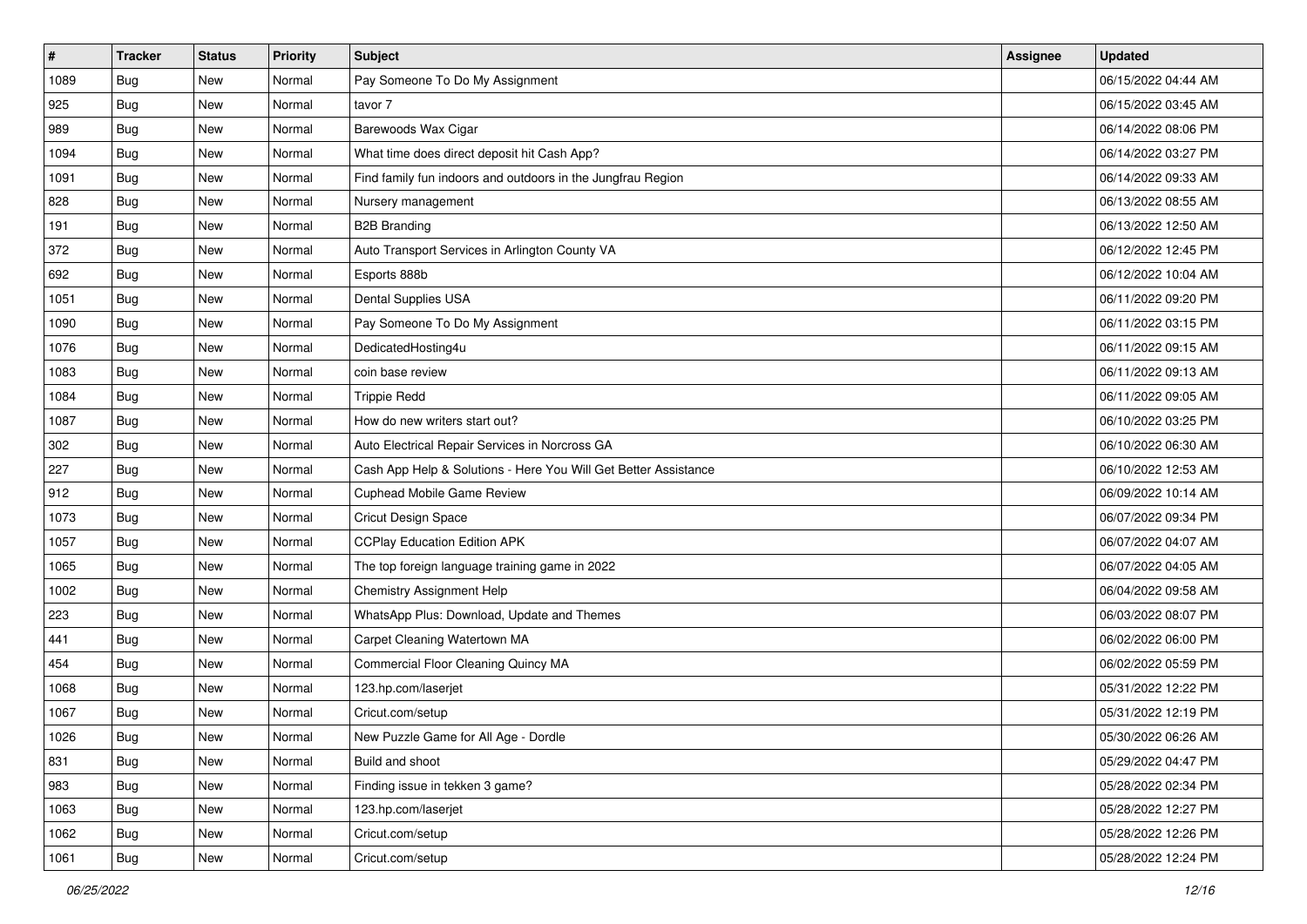| $\vert$ # | <b>Tracker</b> | <b>Status</b> | <b>Priority</b> | <b>Subject</b>                                                           | Assignee | <b>Updated</b>      |
|-----------|----------------|---------------|-----------------|--------------------------------------------------------------------------|----------|---------------------|
| 1060      | <b>Bug</b>     | New           | Normal          | How to Use Panda Helper to Speed Up Your iOS                             |          | 05/28/2022 09:12 AM |
| 1059      | Bug            | New           | Normal          | 123.hp.com/laserjet                                                      |          | 05/28/2022 08:29 AM |
| 1058      | Bug            | New           | Normal          | Cricut.com/setup                                                         |          | 05/28/2022 08:28 AM |
| 1041      | <b>Bug</b>     | New           | Normal          | Count words in Word on the computer                                      |          | 05/27/2022 02:16 PM |
| 1039      | Bug            | <b>New</b>    | Normal          | How to Get Tickmill Bonuses for Free                                     |          | 05/26/2022 05:43 PM |
| 1044      | <b>Bug</b>     | New           | Normal          | Can I Disapprove If Random Person Sent Me Money On Cash App?             |          | 05/26/2022 03:51 PM |
| 826       | <b>Bug</b>     | New           | Normal          | How to Dowload MXL TV Premium                                            |          | 05/26/2022 03:34 PM |
| 1053      | Bug            | New           | Normal          | Game Geometry Dash                                                       |          | 05/26/2022 11:30 AM |
| 1052      | <b>Bug</b>     | New           | Normal          | Build Now GG is a new battle royale game.                                |          | 05/26/2022 04:24 AM |
| 1021      | Bug            | New           | Normal          | Cricut.com/setup                                                         |          | 05/26/2022 12:21 AM |
| 1042      | <b>Bug</b>     | New           | Normal          | How to set up direct deposit on cash app?                                |          | 05/25/2022 01:17 PM |
| 1043      | <b>Bug</b>     | New           | Normal          | What Is The Right Way To Troubleshoot Cash App Transfer Failed Problems? |          | 05/25/2022 01:16 PM |
| 1048      | Bug            | New           | Normal          | So zeigen Sie ein Instagram-Profilbild an und vergrößern es              |          | 05/25/2022 06:56 AM |
| 144       | <b>Bug</b>     | New           | Normal          | curly bob lace front wigs                                                |          | 05/25/2022 05:18 AM |
| 1046      | Bug            | New           | Normal          | 123.hp.com/laserjet                                                      |          | 05/24/2022 10:46 AM |
| 1045      | <b>Bug</b>     | New           | Normal          | Cricut.com/setup                                                         |          | 05/24/2022 10:45 AM |
| 1034      | <b>Bug</b>     | New           | Normal          | Download Teaching Feeling For Android                                    |          | 05/20/2022 09:25 AM |
| 962       | <b>Bug</b>     | New           | Normal          | Kostenlose Hörbücher                                                     |          | 05/20/2022 08:56 AM |
| 1025      | Bug            | New           | Normal          | how to change the logo in wordpress                                      |          | 05/20/2022 06:00 AM |
| 760       | <b>Bug</b>     | New           | Normal          | apkmod                                                                   |          | 05/20/2022 05:32 AM |
| 1040      | <b>Bug</b>     | New           | Normal          | thabet                                                                   |          | 05/19/2022 08:05 PM |
| 905       | <b>Bug</b>     | New           | Normal          | MINI MILITIA MOD APK                                                     |          | 05/19/2022 01:54 PM |
| 1036      | Bug            | <b>New</b>    | Normal          | <b>VPS Material</b>                                                      |          | 05/18/2022 09:34 PM |
| 865       | Bug            | New           | Normal          | Canon IJ Printer Utility                                                 |          | 05/18/2022 07:24 PM |
| 1007      | Bug            | New           | Normal          | "ij.start canon                                                          |          | 05/18/2022 10:40 AM |
| 1033      | Bug            | New           | Normal          | The best slope 2 online games to play right now                          |          | 05/17/2022 10:55 AM |
| 1032      | <b>Bug</b>     | New           | Normal          | How To Play The Wordle Game                                              |          | 05/17/2022 10:37 AM |
| 1031      | Bug            | New           | Normal          | <b>IAFT Traders Union</b>                                                |          | 05/16/2022 03:14 PM |
| 1030      | <b>Bug</b>     | New           | Normal          | <b>IAFT Traders Union</b>                                                |          | 05/16/2022 03:13 PM |
| 1029      | <b>Bug</b>     | New           | Normal          | 5 Reasons Why People Love Coloring Pages?                                |          | 05/16/2022 11:53 AM |
| 1028      | Bug            | New           | Normal          | The Best Free Online Game to Play with Friends                           |          | 05/16/2022 05:00 AM |
| 932       | <b>Bug</b>     | New           | Normal          | The best epic, long-playing PC games will consume days of your life.     |          | 05/15/2022 07:44 PM |
| 1024      | <b>Bug</b>     | New           | Normal          | How to choose the right broker                                           |          | 05/14/2022 10:31 AM |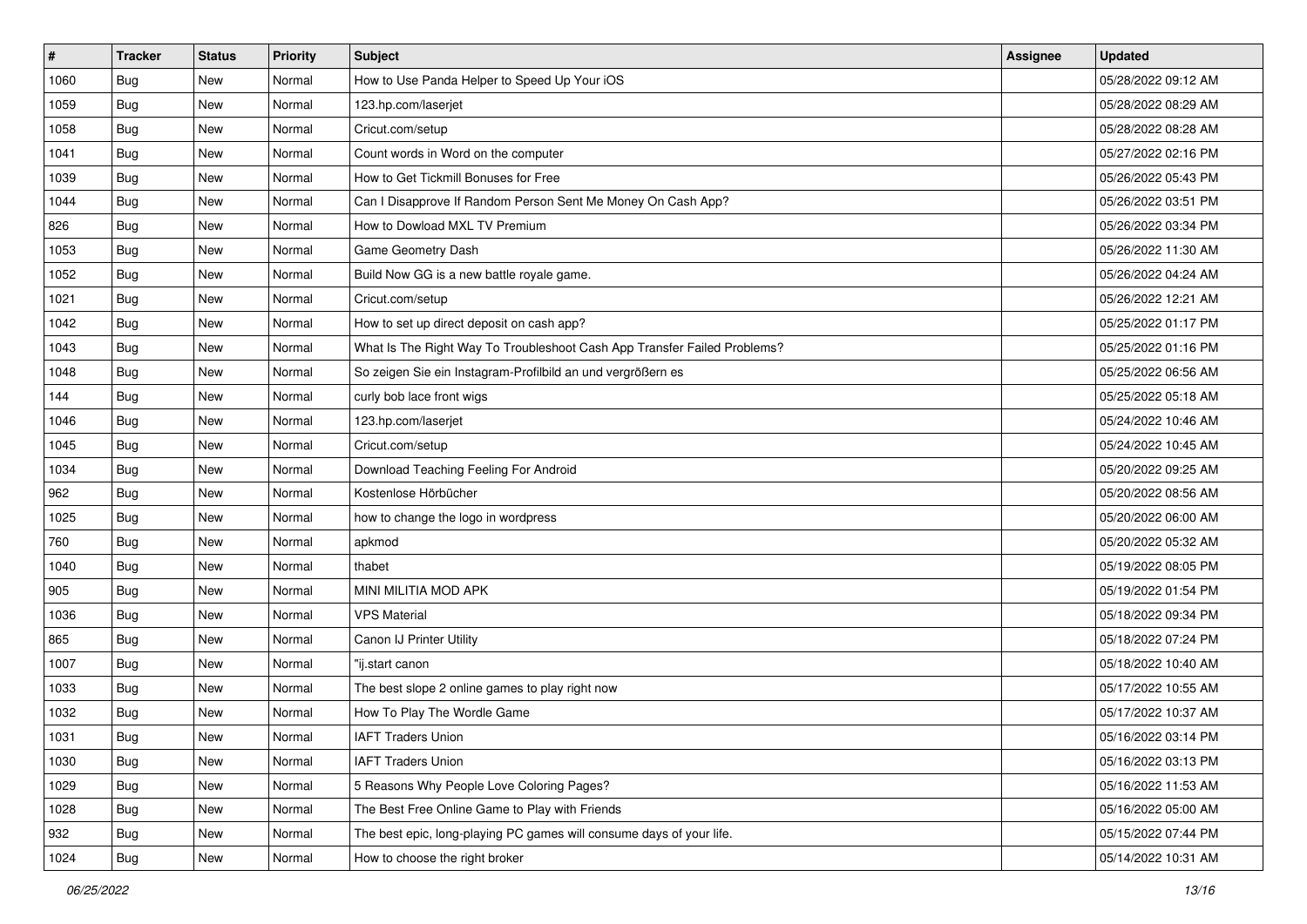| $\sharp$ | <b>Tracker</b> | <b>Status</b> | Priority | Subject                                                                    | <b>Assignee</b> | <b>Updated</b>      |
|----------|----------------|---------------|----------|----------------------------------------------------------------------------|-----------------|---------------------|
| 1023     | <b>Bug</b>     | New           | Normal   | Questions That Are Typically Asked About Trap The Cat                      |                 | 05/14/2022 03:51 AM |
| 998      | Bug            | New           | Normal   | Is It Hard to Solve Wordle An                                              |                 | 05/13/2022 06:39 PM |
| 1005     | Bug            | New           | High     | Nursing Assignment Help in UK                                              |                 | 05/13/2022 05:33 PM |
| 1022     | Bug            | New           | Normal   | 123.hp.com/laserjet                                                        |                 | 05/13/2022 01:25 PM |
| 1020     | Bug            | New           | Normal   | Cricut.com/setup                                                           |                 | 05/13/2022 11:14 AM |
| 1019     | Bug            | New           | Normal   | Cricut.com/setup                                                           |                 | 05/13/2022 11:13 AM |
| 1016     | Bug            | New           | Normal   | Klondike Solitaire                                                         |                 | 05/12/2022 09:03 AM |
| 1015     | Bug            | New           | Normal   | Is it possible to send books for free?                                     |                 | 05/11/2022 04:05 PM |
| 1014     | Bug            | New           | Normal   | how to get chime routing and account number ? chime routing number florida |                 | 05/11/2022 12:42 PM |
| 1013     | Bug            | New           | Normal   | ij.start canon                                                             |                 | 05/11/2022 11:31 AM |
| 1012     | Bug            | New           | Normal   | Cricut.com/setup                                                           |                 | 05/11/2022 11:30 AM |
| 1011     | Bug            | New           | Normal   | Summary of 10 best coloring apps on phones                                 |                 | 05/11/2022 10:58 AM |
| 1009     | Bug            | New           | Normal   | How to change routing number on Cash App?                                  |                 | 05/11/2022 07:13 AM |
| 1008     | Bug            | New           | Normal   | Who was the first black woman to anchor a newscast?                        |                 | 05/10/2022 03:13 PM |
| 1006     | Bug            | New           | Normal   | Cricut.com/setup                                                           |                 | 05/10/2022 01:22 PM |
| 934      | Bug            | New           | Normal   | MovieBox Pro Apk - Watch Movies and TV Shows on Your Android Phone         |                 | 05/10/2022 11:01 AM |
| 1004     | Bug            | New           | Normal   | you get to pinch and drag a man with a very flexible face                  |                 | 05/10/2022 10:59 AM |
| 984      | Bug            | New           | Normal   | How to disable, permanently delete Twitter account on phone, PC            |                 | 05/09/2022 04:42 PM |
| 192      | Bug            | New           | Normal   | The code Caffe                                                             |                 | 05/09/2022 10:16 AM |
| 982      | Bug            | New           | Normal   | Five sites that let you download free scenarios for your iPhone            |                 | 05/07/2022 09:34 PM |
| 950      | Bug            | New           | Normal   | ij.start canon                                                             |                 | 05/07/2022 02:12 PM |
| 999      | Bug            | New           | Normal   | Is there a way to find Google Feud answers?                                |                 | 05/07/2022 08:58 AM |
| 981      | Bug            | New           | Normal   | VidMate Mod APK                                                            |                 | 05/06/2022 09:22 AM |
| 974      | <b>Bug</b>     | New           | Normal   | Watch NCAA Football Live Streaming Free                                    |                 | 05/06/2022 08:16 AM |
| 985      | Bug            | New           | Normal   | Find out the vitality of Facebook Phone Number:                            |                 | 05/06/2022 06:34 AM |
| 988      | Bug            | New           | Normal   | <b>Medicinal Mushrooms</b>                                                 |                 | 05/06/2022 06:06 AM |
| 997      | <b>Bug</b>     | New           | Normal   | 123.hp.com/laserjet                                                        |                 | 05/06/2022 05:33 AM |
| 996      | <b>Bug</b>     | New           | Normal   | Cricut.com/setup                                                           |                 | 05/06/2022 05:32 AM |
| 975      | <b>Bug</b>     | New           | Normal   | Payback 2 Mod APK                                                          |                 | 05/05/2022 10:56 AM |
| 993      | <b>Bug</b>     | New           | Normal   | IO Games Free Online                                                       |                 | 05/04/2022 10:35 AM |
| 992      | Bug            | New           | Normal   | So vergrößern Sie Ihr Instagram-Profilbild                                 |                 | 05/04/2022 08:46 AM |
| 991      | Bug            | New           | Normal   | <b>MDMA MOLLY</b>                                                          |                 | 05/03/2022 12:03 AM |
| 990      | <b>Bug</b>     | New           | Normal   | Mushrooms                                                                  |                 | 05/03/2022 12:02 AM |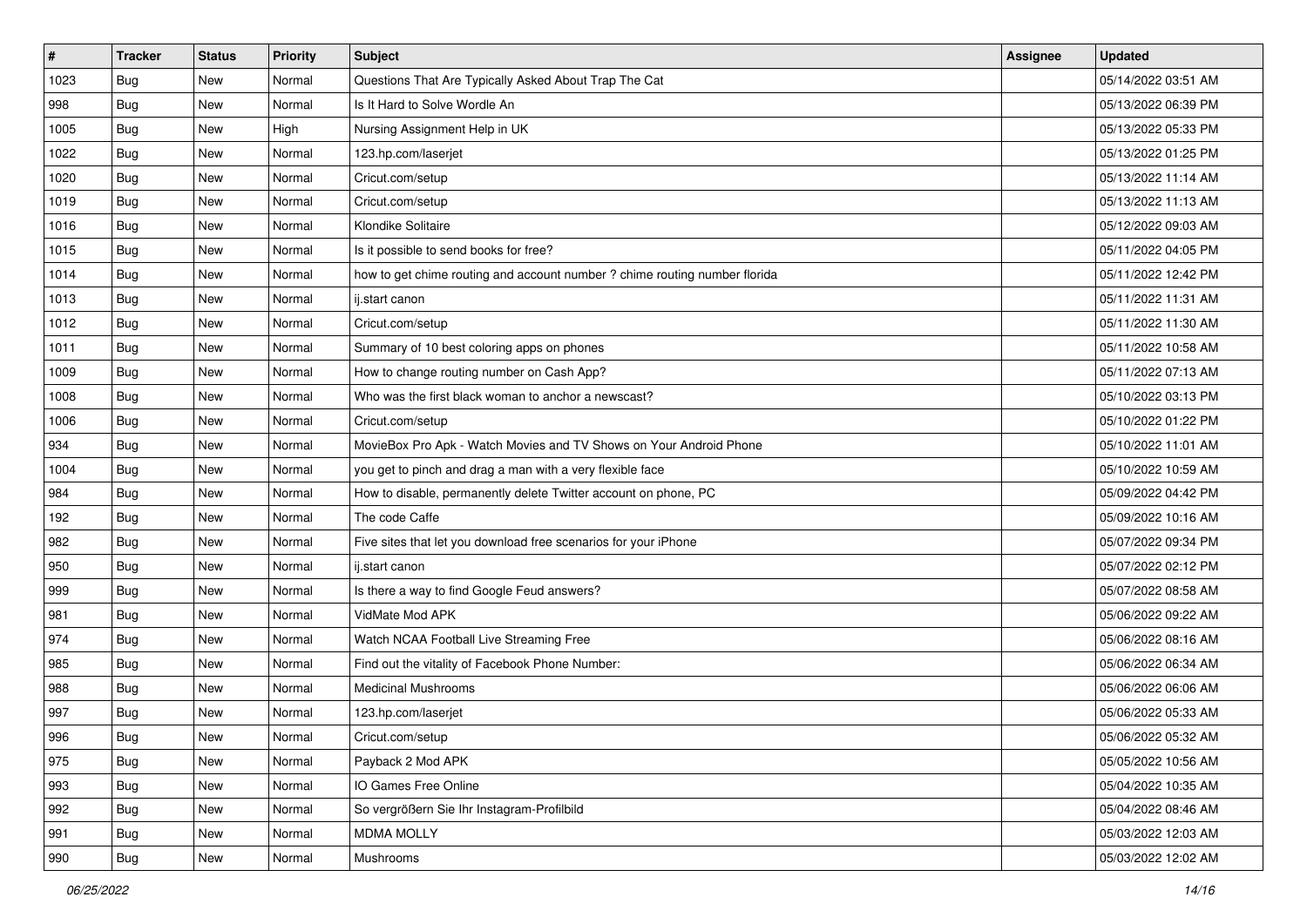| $\vert$ # | <b>Tracker</b> | <b>Status</b> | Priority | Subject                                                                                             | Assignee | <b>Updated</b>      |
|-----------|----------------|---------------|----------|-----------------------------------------------------------------------------------------------------|----------|---------------------|
| 987       | <b>Bug</b>     | New           | Normal   | <b>Medicinal Mushrooms</b>                                                                          |          | 05/02/2022 11:59 PM |
| 232       | Bug            | New           | Normal   | FM whatsapp messaging app.                                                                          |          | 05/02/2022 06:03 AM |
| 754       | Bug            | New           | Normal   | Cómo descargar tonos gratis de teléfono celular                                                     |          | 04/29/2022 05:26 AM |
| 980       | <b>Bug</b>     | New           | Normal   | Free Gas Cards for the Unemployed                                                                   |          | 04/28/2022 06:25 AM |
| 979       | Bug            | <b>New</b>    | Normal   | Free Gas Cards for the Unemployed                                                                   |          | 04/28/2022 06:18 AM |
| 935       | <b>Bug</b>     | New           | Normal   | MovieBox Pro Apk - Watch Movies and TV Shows on Your Android Phone                                  |          | 04/27/2022 05:56 PM |
| 978       | Bug            | New           | Normal   | Delamore Lodge is a place to stay.                                                                  |          | 04/27/2022 11:41 AM |
| 977       | <b>Bug</b>     | New           | Normal   | Fans of the Old Country will like this book.                                                        |          | 04/27/2022 11:14 AM |
| 888       | <b>Bug</b>     | New           | Normal   | Is the Fox News Channel on Roku free?                                                               |          | 04/25/2022 08:04 AM |
| 972       | Bug            | <b>New</b>    | Normal   | How To Borrow Money From The Cash App? Get To Know About The Same                                   |          | 04/25/2022 07:30 AM |
| 971       | <b>Bug</b>     | New           | Normal   | How Do I Check Balance On Cash App Card With Optimum Ease?                                          |          | 04/23/2022 08:43 PM |
| 970       | Bug            | New           | Normal   | The Amount Of Time Does Cash App Direct Deposit Time Take?                                          |          | 04/23/2022 08:33 AM |
| 969       | Bug            | <b>New</b>    | Normal   | Watch NCAA Football Live Match Free                                                                 |          | 04/23/2022 07:29 AM |
| 966       | Bug            | New           | Normal   | How to Download the Filmes                                                                          |          | 04/23/2022 04:04 AM |
| 965       | <b>Bug</b>     | New           | Normal   | Go with cash app customer service to know where I can load my cash app card                         |          | 04/22/2022 01:07 PM |
| 952       | Bug            | New           | Normal   | Canon IJ Network Tool                                                                               |          | 04/22/2022 04:13 AM |
| 198       | <b>Bug</b>     | New           | Normal   | DR. RECKEWEG R42 (HAEMOVENIN) (22ML)                                                                |          | 04/21/2022 09:37 PM |
| 964       | Bug            | <b>New</b>    | Normal   | Can I Fix Cash App Transfer Failed Issues By Adding Sufficient Funds?                               |          | 04/21/2022 10:23 AM |
| 948       | <b>Bug</b>     | New           | Normal   | Canon IJ Network Tool                                                                               |          | 04/20/2022 11:53 AM |
| 954       | Bug            | New           | Normal   | AZ Screen Recorder Mod                                                                              |          | 04/20/2022 11:11 AM |
| 961       | Bug            | New           | Normal   | TeaTv is an Android                                                                                 |          | 04/20/2022 11:01 AM |
| 941       | Bug            | New           | Normal   | is Disney Now and Disney Plus different?                                                            |          | 04/20/2022 10:19 AM |
| 951       | Bug            | <b>New</b>    | Normal   | Canon.com/ijsetup                                                                                   |          | 04/20/2022 10:18 AM |
| 946       | <b>Bug</b>     | New           | Normal   | What is Plex and Is Plex Legal?                                                                     |          | 04/20/2022 09:07 AM |
| 959       | Bug            | New           | Normal   | Get connected with cash app team-How to get money off cash app at walmart without card              |          | 04/20/2022 08:18 AM |
| 940       | Bug            | New           | Normal   | What is Plex and Is Plex Legal?                                                                     |          | 04/20/2022 06:31 AM |
| 953       | <b>Bug</b>     | New           | Normal   | Manga Dogs - Read Your Favorite Comics on Your Smartphone                                           |          | 04/20/2022 05:25 AM |
| 957       | <b>Bug</b>     | New           | Normal   | From Where I Can Get Cheap Writing Services?                                                        |          | 04/20/2022 05:06 AM |
| 958       | <b>Bug</b>     | New           | Normal   | Avail Cash app support service to know Sutton bank cash app number                                  |          | 04/19/2022 12:02 PM |
| 956       | <b>Bug</b>     | New           | Normal   | FNF Free Mods Online                                                                                |          | 04/18/2022 10:57 AM |
| 743       | <b>Bug</b>     | New           | Normal   | They promote 'pixel art' contests and a 'game jam' related to the work and figure of Carlos Casares |          | 04/15/2022 09:12 PM |
| 300       | <b>Bug</b>     | New           | Normal   | Wheels Powder Coating Services in Norcross GA                                                       |          | 04/15/2022 01:45 PM |
| 947       | <b>Bug</b>     | New           | Normal   | is Disney Now and Disney Plus different?                                                            |          | 04/14/2022 09:53 AM |